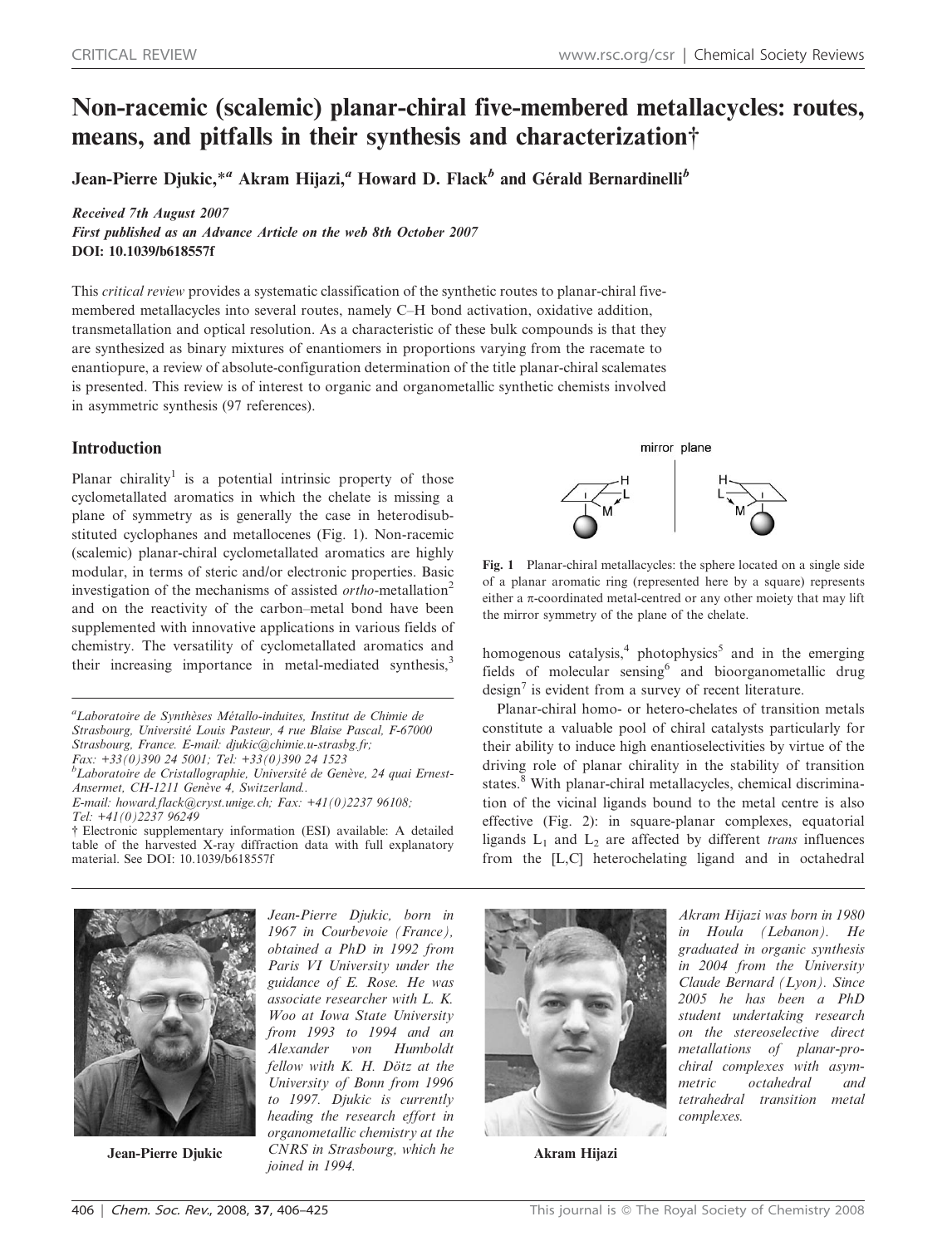

Fig. 2 The stereo-electronic asymmetry of planar-chiral [C,L]M chelates.



Fig. 3 The three classes of possible planar-chiral metallacycles according to Sokolov:<sup>10</sup> A, planar chirality at the carbanionic part of the chelating ligand; B, planar chirality at a bridging position between the carbanionic part and the donor atom; C, planar chirality at an heterocycle comprising the donor atom of the chelating ligand.

complexes axial ligands  $L_3$  and  $L_4$  are differentiated mainly by their diastereotopicity.

Therefore, by extrapolation, it is expected that these stereoelectronic effects may exert, to some degree, stereochemical control over the processes that take place in the coordination sphere of the chelated metal centre. It is to be understood that the chelating unit itself may possibly be deemed, in the chemical sense, a non-innocent ''spectator'' moiety as outlined by Delacroix and Gladysz.<sup>9</sup> These considerations are the basis for most of the recent applications to organic synthesis of this class of organometallic compounds and in this review these applications will not be described in detail, the reader being thus referred to the corresponding citations or to the recent survey by Carretero and co-workers published in 2006.<sup>8</sup>

In the late 1970's Sokolov predicted<sup>10</sup> that planar chirality could be introduced in 5-membered metallacycles by three separate ways: (1) at the carbanionic part of the [C,L] chelate (case A, Fig. 3), (2) at a bridging position between C and L (case B, Fig. 3), and (3) at L if the latter is part of a heterocycle

(case C, Fig. 3). In the first part of the current article attention will focus on compounds of type A since these are the most prevalent in the literature to date, and will also review the most relevant synthetic routes that have been devised following the pioneering work of Sokolov at the Institute of Organo Element Compounds of the Russian Academy of Sciences in Moscow 30 years ago. We limit our review to the paths (vide infra Fig. 5) for synthesizing scalemic planar-chiral cyclometallated aromatics of transition-metal based complexes. In the second part of this review, the means used for the structural determination of the stereochemistries of the title compounds by X-ray diffraction techniques will be presented and followed by a critical discussion on the methodology applied to the structural determination of most of the complexes addressed herein.

#### Terminology and conventions used

Throughout this article, the basic terminology of stereochemistry recommended by  $IUPAC<sup>11</sup>$  is used with a few exceptions. The term 'scalemic' is used to mean binary mixtures of enantiomers in proportions other than the racemate and will be applied especially to those cases where the analytical proof of enantiopurity of a given compound has not been provided or has only been assumed. The term 'enantiopure' is applied to compounds with an enantiomeric excess (ee) equal to or higher than 98% so long as good direct or indirect experimental evidence is available. Diastereomeric distribution dd will be used in place of diastereomeric ratio dr to qualify the degree of diastereoselectivity in reactions leading to more than two products. The stereochemical chirality descriptor for planar-chiral arrangements as defined for metallocenes and other  $\pi$ -arene metal compounds by applying an extension of the so-called CIP rule<sup>12,13</sup> to substituted and metal-bound  $sp<sup>2</sup>$  carbons, is written as pS or  $pR$  and not  $S_p$  or  $R_p$  in order to prevent any confusion which might arise with phosphorus-related chirality descriptors  $S_P$ and  $R<sub>P</sub>$ . This descriptor will always refer to the arene's carbon that bears the substituent of highest atomic number (Fig. 4). For consistency, the same notation  $pS$  and  $pR$  will be used for the stereochemical chiral descriptor of [2,2]-para-cyclophanes according to the *ad hoc* CIP selection rule (Fig. 4).<sup>1</sup>



Howard D. Flack

Howard Flack was born in Reigate (England) in 1943. He studied chemistry and obtained a PhD in crystallography from the University of London in 1968. On reading Rogers' publication on  $\eta$  refinement, the idea of the inversion-twin parameter for absolute-structure determination germinated in Flack's mind. Flack ran the committee on electronic publishing of the International Union of Crystallography for nine years. The IUCr recently won the 2006 ALPSP Award for publishing innovation.



Gérald Bernardinelli

Gérald Bernardinelli was born in Nice (France) in 1945. He studied chemical engineering and chemistry, and obtained a PhD in 1978 from the University of Geneva. Since 1983 he has been responsible for the structural determination of organic and organometallic compounds by X-ray diffraction for the schools of chemistry and biochemistry and of pharmacy at the University of Geneva. He is co-author of more than 400 scientific publications.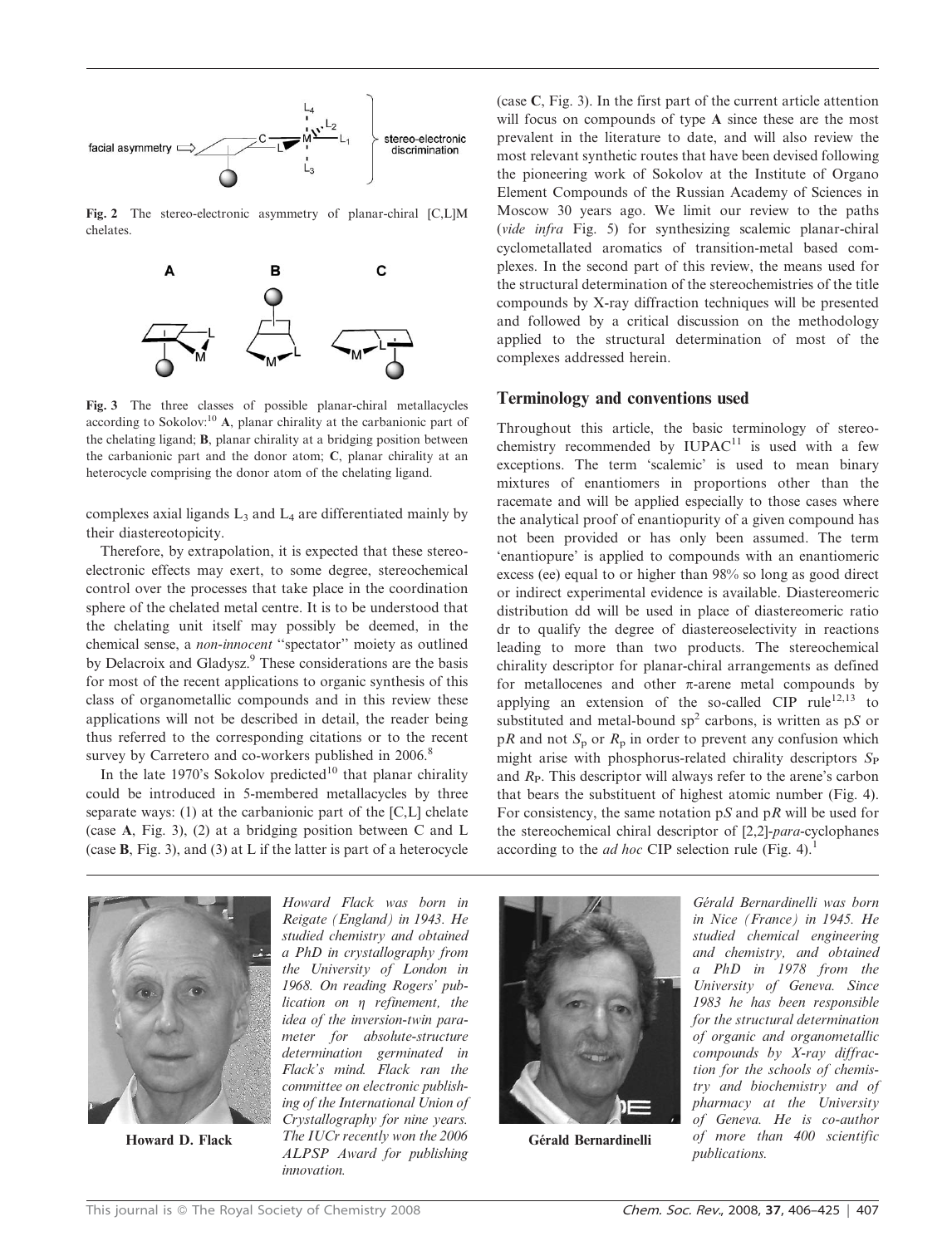

Fig. 4 Different definitions of the "pS" configuration in planarchiral metallocenes and para-[2,2]-cyclophanes: the ''p'' prefix refers to the planar-chiral character of the moiety.

# Material and classifications

As the literature on this topic is extensive and a wide variety of ways and means have been researched and used to prepare scalemic planar-chiral metallacycles (abbreviated here SPCMC), some means of classification was necessary to structure the information. We therefore decided to identify classes of synthetic strategies or ''routes'' which we chose to distinguish mainly on the basis of the elementary step responsible for the generation of the scalemic planar-chiral metal chelate moiety from either prochiral, racemic or scalemic substrates. The outlines of four types of synthetic approach were identified in the literature, each subdivided into sub-routes of transformations distinguished either by the type of reagents used or by their sequence of reactions (Fig. 5). To the reasonably-well documented routes I, II, III, and IV, and their related variations Ia, Ic–d, IIb, IIIa–b (vide infra), we added a few others considered as possible but for which, to our knowledge, no example has been reported to date in the literature; these are routes Ib, IIa and Va–b.

### A systematic classification

The five main routes leading to SPCMC are namely (Fig. 5): - Route I: SPCMC generation via so-called C–H bond

activation with variations  $Ia$  ( $a'$  or  $a''$ ),  $Ib$ ,  $Ic$ , and  $Id$ ,

- Route II: SPCMC generation via direct oxidative addition with variations IIa and IIb,

- Route III: SPCMC generation via transmetallation with variations  $IIIa$  ( $a'$  or  $a''$ ) and  $IIIb$ ,

- Route IV: SPCMC isolation by resolution of racemic or diastereomeric mixtures,

- Route V: SPCMC generation via stereoselective facial desymmetrization of a chelate.

From a practical point of view, route I is certainly the most appealing as it does not require extensive experimental effort; some considerable understanding of the underlying stereoelectronic and mechanistic issues of the cyclometallation reaction is nonetheless essential to reach partial or complete

enantio- or diastereo-selectivity. Route II is restricted to transition-metal centres capable of undergoing oxidative addition of a carbon–halogen or carbon–hetero element bond. Route III directly depends upon one's ability to replace a metal introduced in a preliminary step either by ''symmetric'' transformation or by routes I, II, IV or V. Class IV transformations are extensions of Pasteur's so-called ''optical resolution" method;<sup>14</sup> the separation of enantiomers requiring the mediation of a non-racemic auxiliary, preferably enantiopure and labile in character. To our knowledge, route V has no known example in the literature although the principle of facial stereodiscrimination in the  $\pi$ -coordination of ''planar prochiral'' or chiral non-metallated aromatics itself is well documented.<sup>15</sup>

#### Occurrence in the literature

While evaluating the number of publications on an annual basis using the five above-mentioned routes classification, we noticed a discontinuity between the end of the 1980's and the mid 1990's, when this topic gained renewed interest with researchers. This increase in interest can be directly related to a new perception of this family of heterochelates, not only investigated as stoichiometric organometallic reagents but more generally as molecular objects endowed for instance with new functions such as catalysts. A pie chart illustrates the distribution of publications per routes (Fig. 6a); some references have been counted several times when more than one synthetic route was mentioned in a given article. It clearly shows the predominance of reports on route I. Among these, subclass Id is overwhelmingly represented whereas Ia remains surprisingly low (Fig. 6b). Reports on route II are quite rare and essentially focus on subclass IIb. Examples of route III are fairly frequent and essentially represented by subclass IIIa. Reports on route IV are relatively rare and those on route V non-existent (Fig. 6a).

It is worthy of note that a majority of reports are devoted to the preparation of planar-chiral [C,L]M chelates in which M is a  $d^8$  metal lying in a square-planar coordination geometry  $SP-4^{16}$  such as Pd(II) and to some extent Pt(II) (Fig. 7). Hg(II) complexes holding a linear coordination geometry L-2 (Fig. 7) are also frequently mentioned in the literature. Only a minority of reports describes other types of compounds, which combine a planar-chiral chelate and a chiral or prochiral metal centre<sup>17</sup> (Mn(I), Re(I), Ru(II), Te(II)) sitting either in an octahedral  $(OC-6)$ , a real or pseudo tetrahedral  $(T-4)$  or a trigonal planar  $(TP-3)$  coordination environment (Fig. 7).

Among all the articles considered here, planar-chiral ferrocenes (Fc) have been the most studied especially in the early period between 1977 and 1995 (Fig. 8). Other types of planar-chiral complexes, such as representatives of  $(\eta^4$ -cyclobutadiene) $(\eta^5$ -cyclopentadienyl) cobalt(I) (CbCpCo), (n<sup>6</sup>-arene)tricarbonylchromium(0) (ATCCr) and [2,2]-paracyclophane (PCPh) have shown up in the literature from 1997 onwards, thus opening a new era of development (Fig. 8).

The most frequent ancillary ligands explored for the preparation of SPCMC are tertiary amines, pyridines, imines and oxazolines and to a limited extent phosphines.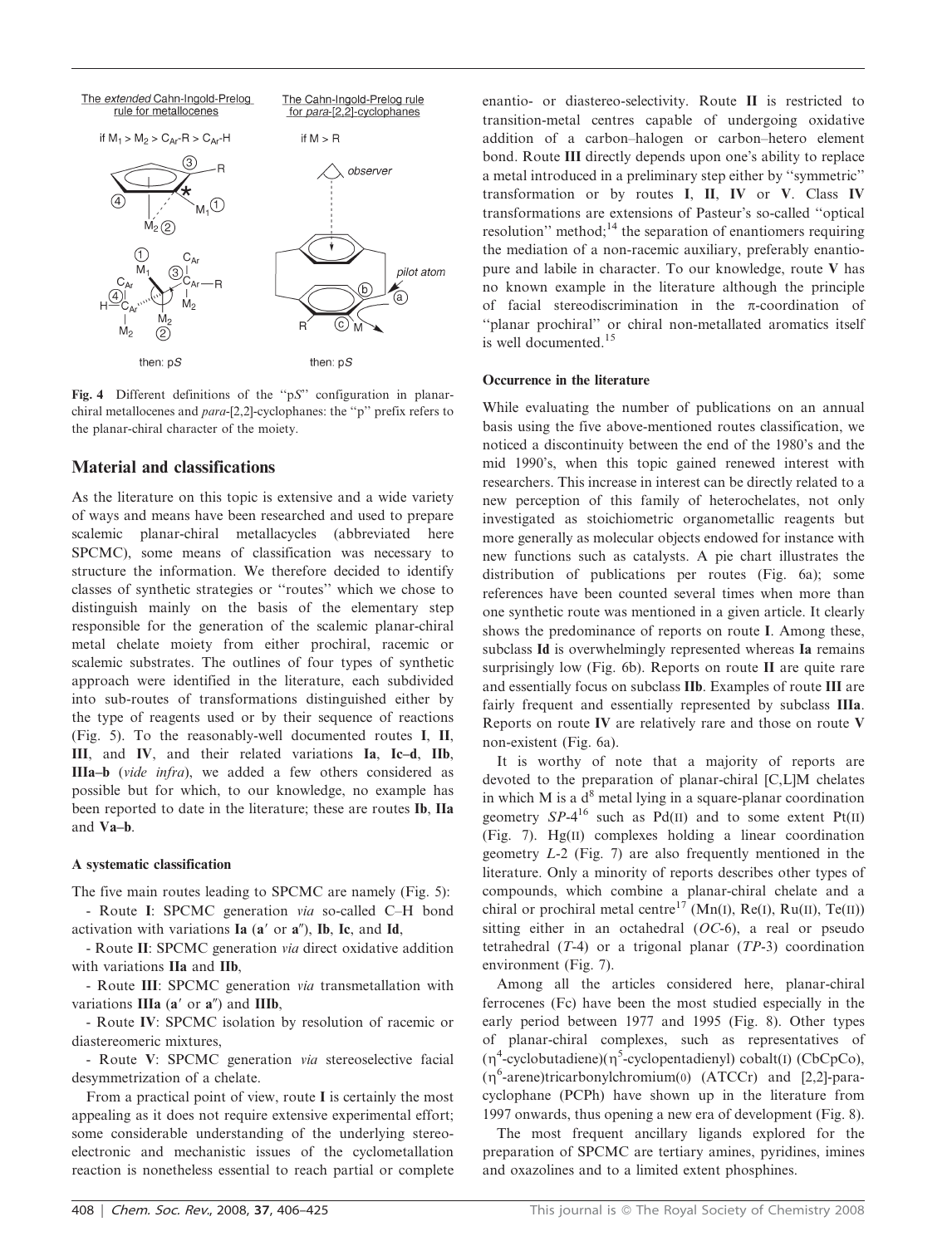

Route IV: Physical/ChemicalResolution



**Route V: Facial Desymmetrization** 



Fig. 5 Description of the five synthetic routes for the synthesis of scalemic planar-chiral metallacycles with their variations: route Ia (enantioselective ortho-metallation of a prochiral ligand), Ib (enantioselective ortho-metallation of a racemic ligand), Ic (ortho-metallation of a scalemic planar-chiral ligand) and Id (diastereoselective metallation of a scalemic or racemic ligand); route IIa (enantioselective oxidative addition) and IIb (oxidative addition at a scalemic ligand); route IIIa (transmetallation by a scalemic metal complex and resolution) and IIIb (transmetallation of a scalemic planar-chiral metallacycle); route IV (resolution of a racemic metallacycle); route Va (enantioselective facial desymmetrization) and Vb (diastereoselective facial coordination).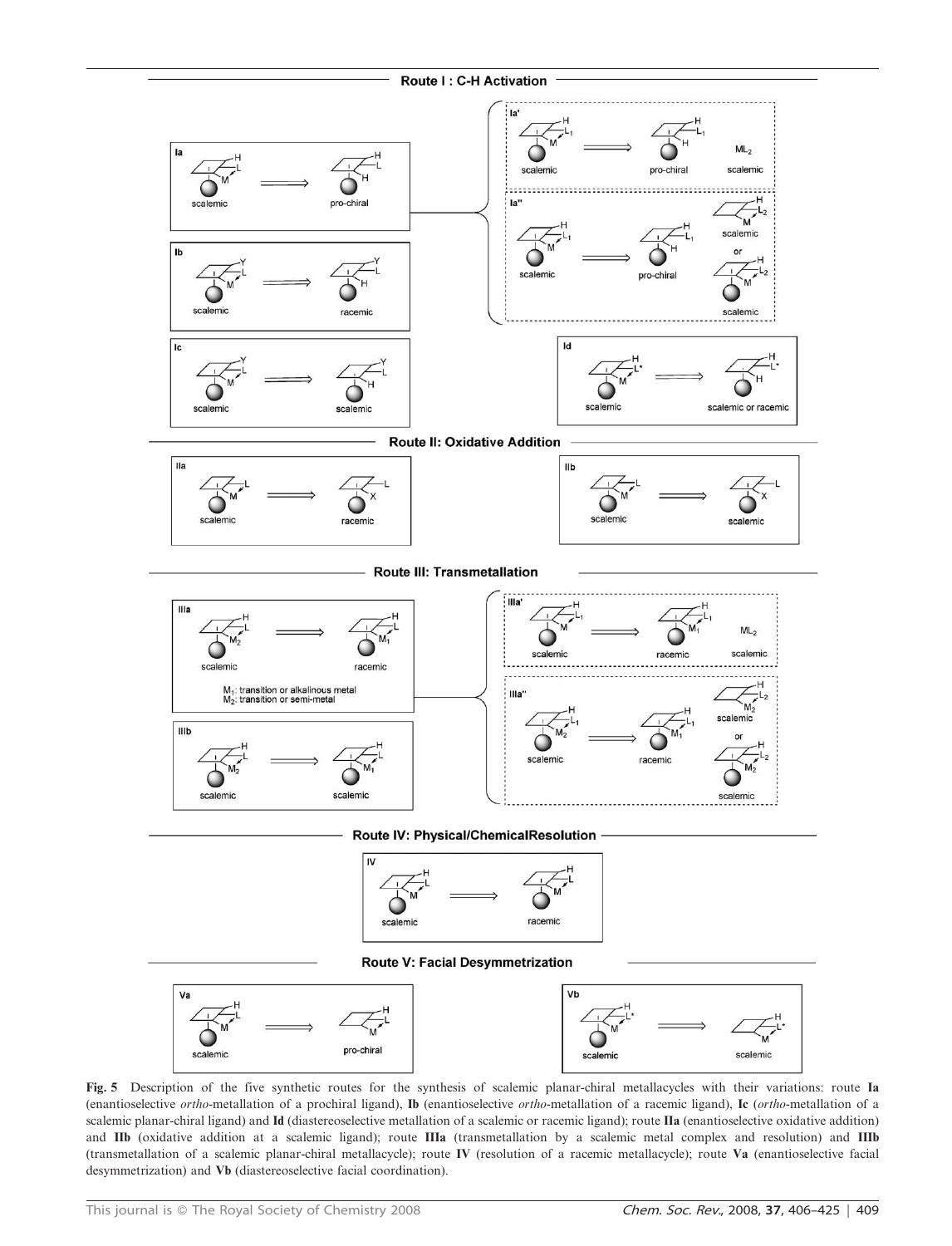

Fig. 6 Distribution in the literature of (a) routes I–IV, (b) routes Ia–d, (c) the coordination geometries at the chelated metal centre.



Fig. 7 Types of coordination geometries of scalemic planar-chiral metallacycles encountered in the literature.



Fig. 8 Distribution in the literature of the type of planar-chiral or -prochiral ligands used in the syntheses of scalemic planar-chiral metallacycles.

#### Synthetic routes

### Route I, C–H bond activation

Route Ia, enantioselective ortho-metallation of a prochiral ligand. The end of the 1970's witnessed the first attempts in the enantioselective ortho-palladation of prochiral metallocenes. This work was undertaken exclusively by the group led by Sokolov and was supplemented with various extensions and applications in the years following their initial report on the induction of chirality during the palladation reaction in the presence of enantiopure carboxylic acids such as lactic acid, mandelic acid and amino acids  $[eqn]$  (1)].<sup>18</sup> These researchers clearly demonstrated that the ortho-palladation of N,N-dimethylaminomethylferrocene in the presence of a N-acetylated amino acid could produce new scalemic cyclopalladated ferrocenes.



With  $N$ ,  $N$ -dimethylaminomethylferrocene<sup>19</sup> itself, it was stressed that an optimal induction of chirality leading to ca. 79% ee was reachable when the basicity of the reaction medium was maintained within a narrow range of pH, e.g. 7.9  $\lt$  pH  $\lt$  9.8, ensuring a relative conversion of 50% with  $(+)$ -(S)-N-acetyl-valine as the chiral promoter and PdCl<sub>4</sub><sup>-</sup> as the metallation agent. A  $pR$  configuration for the major component of the scalemic palladacyclic product was reliably deduced from a chemical correlation consisting of a derivatization of the latter Pd(II) complex into a series of carboxy and carbonyl substituted ferrocenes, of which the respective specific rotations  $[\alpha]_D$  were compared to those of presumed enantiopure reference compounds. The authors assumed that all the reactions involving the  $C_{\text{Fc}}$ -Pd bond occur with retention of configuration. A transition state involving a partial coordination of Pd(II) by both the ferrocene's amine and the amino acid was put forward to explain the observed enantioselectivity (Fig. 9). This assumption is somewhat supported by later studies by  $Ryabov<sup>2</sup>$  and by Macgregor and Davies<sup>20</sup> on the peculiar role of the carboxylate ion in ortho-palladation: the ambiphilic palladium carboxylate intermediate provides electrophilic activation of a C–H bond and acts as an intramolecular base for the deprotonation. If extended to the case of the asymmetric palladation of 1, enantioselectivity could likely arise, as suggested by Sokolov, from the coordination of the deprotonated amino-carboxylate to the palladium centre in the early stage of the reaction.

Many variations of this enantioselective amino acid promoted palladation reaction were reported with an emphasis on applications in organic synthesis: the synthesis of ferrocene analogues of prostaglandins<sup>21</sup> and scalemic glycerides,<sup>22</sup> the desymmetrization of prochiral 1,2-dihydroxycymantrene<sup>23</sup> and the synthesis of scalemic ferrocenyl alkenes.<sup>24</sup> More recently<sup>25</sup> Ryabov reported the synthesis of a pair of  $(+)$  and  $(-)$ scalemic ferrocenyl carboxylic acids from scalemic orthopalladated N,N-dimethylaminomethylferrocene 2 obtained by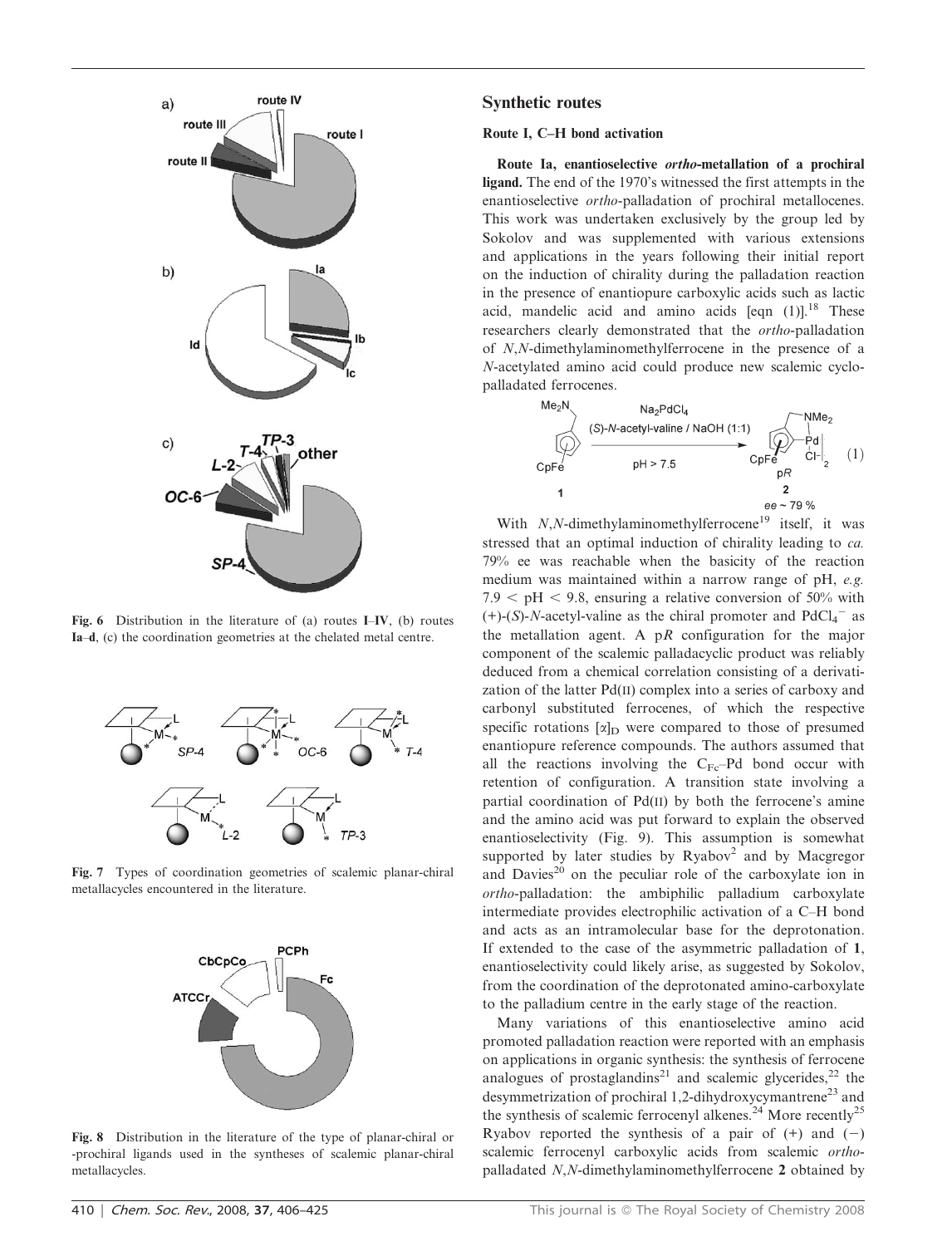

Fig. 9 Computed reaction profile for the cyclometallation of  $Pd(OAc)<sub>2</sub>[C<sub>6</sub>H<sub>5</sub>CH<sub>2</sub>N(CH<sub>3</sub>)<sub>2</sub>]$  according to Davies, Donald and Macgregor, cf. ref. 20.

palladation with  $PdCl_4$ <sup>-</sup> with the mediation of (S) and  $(R)$ -N-acetyl-leucine. For the  $(+)$  product the enantiomeric excess spanned from 69% (mother liquor) to 80% (crystalline precipitate) of the  $pR$  enantiomer for a palladation carried out at pH 7.85. N,N-Dimethylaminomethylruthenocene 3 was also successfully ortho-palladated with the use of (S)-N-acetylleucine to synthesize the scalemic palladacyclic product (+)-4 reportedly with a 75% yield of the pR enantiomer (Scheme 1).<sup>26</sup> The latter was further converted to ester 5 by carbonylation in methanol.

Chiral metallation reagents were also considered for the preparation of SPCMCs following subroutes Ia' and Ia". A report by Ryabov on the ortho-platination of N,N-dimethylaminomethylferrocene 1 with an enantiopure Pt(II) complex of  $(S<sub>S</sub>)$ -methyl-p-tolyl sulfoxide illustrates subroute Ia' (Scheme 2). $27$  The platination reaction resulted in the formation of a quasi-equimolar mixture of two diastereomeric platinacyclic products 6a and 6b with an overall conversion of ca. 37%. Upon treatment of each separated diastereomer with PPh<sub>3</sub>, scalemic planar-chiral (+) and (-) platinacycles 7 were





Scheme 2



recovered quantitatively and their ee roughly evaluated to 100% of pR and 54% of pS respectively.

Recently, Richards reported on an elegant asymmetric application<sup>28</sup> of Ryabov's acid-catalysed transcyclopalladation reaction,<sup>29</sup> which illustrates subroute  $Ia''$  (Scheme 3). In this work the Pd(II) centre is formally moved from a planar-chiral 5-membered chelate 8a to a 6-membered one in 11, via the intermediate adduct 10, by a relatively smooth  $SiO<sub>2</sub>$ -promoted reaction with 9. The treatment of 1-phosphino-2-ferrocenylbenzene 9 with other scalemic palladium diastereomeric complexes derived from substituted  $[1,2,3,4$ -tetraphenyl( $\eta^4$ -cyclobutadiene)][oxazolyl( $\eta^5$ cyclopentadienyl)]cobalt(I) ligands of either  $pR$  or  $pS$ configurations (see route Id) resulted in the corresponding pS and pR 6-membered phosphapalladacycles respectively in high yields. Enantiomeric excesses (78%  $<$  ee  $<$  95%) were deduced from  ${}^{1}H$  and  ${}^{31}P$  NMR analyses upon treatment of the  $\mu$ -chloro or acetate dimers with excess enantiopure either (S) or  $(R)$  2-N,N-dimethylamino ethylbenzene.

Route Ic, ortho-metallation of a scalemic planar-chiral ligand. Reports on the ortho-metallation of scalemic disubstituted planar-chiral ferrocenes are rare. Sokolov reported the orthopalladation of a scalemic sample of 2-bromo-1- $(1'-N,N-1)$ dimethylamino-6'-carboethoxyhexyl)ferrocene, which was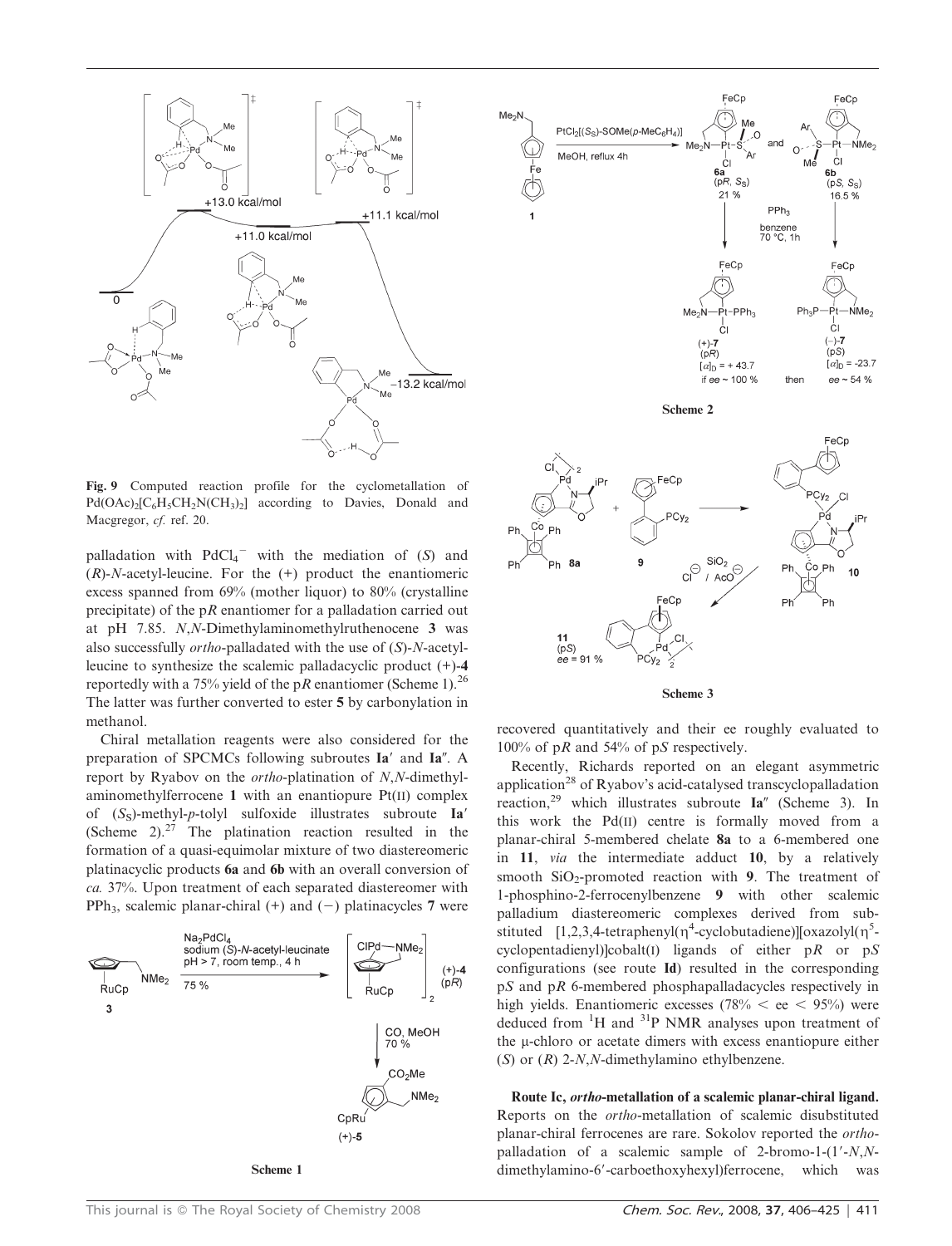synthesized in two steps from  $1-(1'-N,N)$ -dimethylamino-6'carboethoxyhexyl) ferrocene via route Ia.<sup>21,30</sup>

More recently Overman presented a three-step synthesis of 1,2,3-trisubstituted palladated ferrocenes 13a–b from methyl and trimethylsilyl enantiopure ferrocenyl aldehydes 12a–b [eqn (2)], which were subsequently probed for their activity as Lewis acids for the catalysis of the allylic rearrangement of imidates<sup>31</sup>



Isolated diastereomers of terpenic homologues of tricarbo $ny$ [1-pyridyl,2-methyl( $\eta^6$ -phenyl)]chromium 15 and 16 prepared from  $(R, R)$ -14, itself synthesized from commercially available enantiopure  $\beta$ -pinene, were efficiently *ortho-metal*lated with  $(\eta^1\text{-PhCH}_2)\text{Mn}(\text{CO})_5$  to yield the resulting  $Mn(CO)<sub>4</sub>$  scalemic planar-chiral chelates 17 and 18 of pR and pS configuration in 62% and 81% yield respectively (Scheme 4). $32$  These complexes were further used for the synthesis of organomanganese chiral-helical ''spiralenes''.

Route Id, diastereoselective metallation of a scalemic or racemic ligand. The metallation of a planar prochiral monosubstituted aromatic that contains a remote site of chirality on the ancillary ligand, as implied by route Id, is one of the most



convenient ways to synthesize SPCMCs. However, this route raises the question of diastereoselectivity as the planar prochiral fragment may undergo metallation at two chemically equivalent stereogenic ortho positions. As a large number of reports deal with this issue, we will concentrate here on the main trends. Generally, when thermodynamic control does not prevail, like in most irreversible metallation processes, the degree of diastereoselectivity correlates with the conformational diversity of the metal-precoordinated ligand.

Recent molecular mechanics analyses of the diastereoselectivity towards lithiation in amido- and amino-ferrocenes<sup>33</sup> underlined the prevalence of the conformational energetics of the metal–ligand adduct in defining the preferred site of metallation: the adduct conformer with the shortest C–H…R– Li interaction being privileged.

With *x*-substituted tertiary alkylamines. The palladation of scalemic monosubstituted ferrocenes also follows this rule to some extent. For instance Sokolov<sup>34</sup> and later Overman<sup>35</sup> observed that the ortho-metallation of (R)-N,N-dimethyl-1 ferrocenylethylamine 19 could take place with a moderate diastereoselectivity producing compounds  $(-)$ -21 and  $(+)$ -22 (path (a), Scheme 5) with a 85 : 15 dr; scalemic 21 was also synthesized independently (path (b)) by transmetallation of 20 (vide infra route IIIb) to confirm its stereochemistry by X-ray diffraction analysis.

An opposing report by Lopez<sup>36</sup> for the same reaction with the S enantiomer claimed a dr of 100%. Reportedly, complete diastereoselectivity was observed in the ortho-palladation of  $(-)$ -N,N-dimethyl-1-ferrocenyl-1-trifluoromethyl-methylamine which yielded the palladated product with a pS configuration, an R configuration being assumed for the pseudobenzylic position on the basis of analogies found between the CD spectrum of this product with that of methyl-substituted homologues (CH<sub>3</sub> vs. CF<sub>3</sub>).<sup>37</sup>

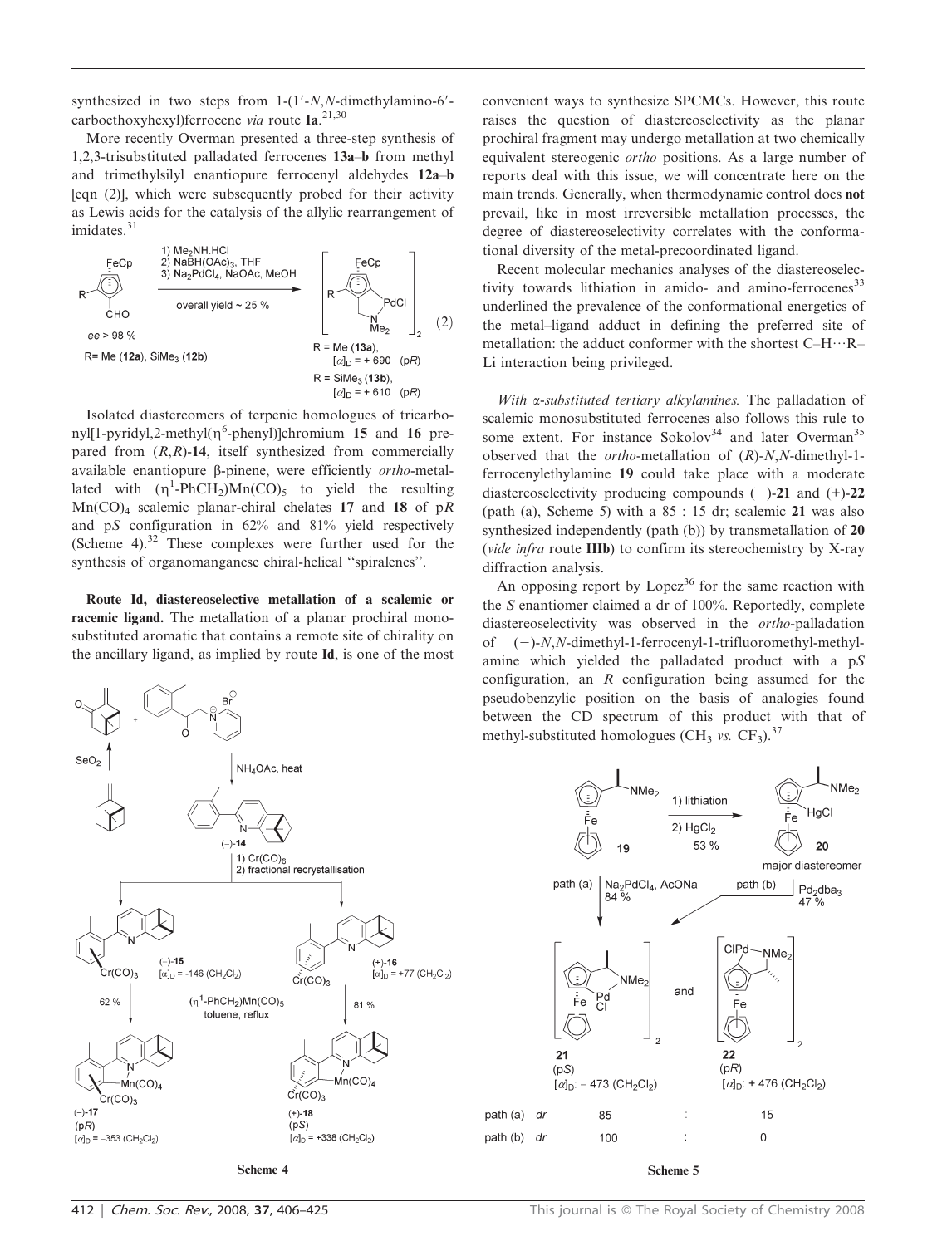The importance of the conformational control over diastereoselectivity was supported by further investigations undertaken with scalemic  $(+)$ - $(S)$ - $N$ , $N$ -dimethyl-1-deuterio-1ferrocenylmethylamine  $23$ ,<sup>38</sup> which resulted in the production of 24a–b with very low asymmetric induction [eqn (3)].



*ortho*-Manganation<sup>39</sup> with  $(\eta^1$ -PhCH<sub>2</sub>)Mn(CO)<sub>5</sub> and mercuration<sup>40</sup> with Hg(OAc)<sub>2</sub> of either enantiopure (S) and (R)  $N, N$ -dimethyl-1-[tricarbonyl( $\eta^6$ -phenyl)chromium]ethylamine 25 reportedly yielded single ortho-metallation products 26a–b  $[eqn(4)].$ 



Interestingly, Sokolov, Gautheron and co-workers addressed the enantioselective palladation of racemic rac-1 dimethylamino[3]ferrocenophane  $27^{41}$  [eqn (5)] using (S)-Nacetyl-leucine as the chiral promoter in the conditions optimized for route Ia. They outlined the character of ''pS inducer" of  $(S)$ -*N*-acetyl-leucine in the formation of  $(pS)$ -28 and the negative influence of conformational strains on the rate of palladation and diastereo- and enantio-selectivity.





With chiral imines. The ortho-metallation of ferrocenyl imines prepared from racemic ferrocene aldehyde, acetylferrocene or benzoylferrocene and enantioenriched amines such as  $(-)$ -cis-myrtanylamine (29 and 30, Chart 1),<sup>42</sup> (R)-1-naphthylethylamine  $(31, \text{ Chart } 1)$ ,<sup>43</sup> cyclic hydrazines  $(32-35, \text{$ Chart 1),<sup>44–46</sup> (R) and (S)-tetrahydrofurfurylamine (36–37and 38–39, Chart 1),<sup>47</sup> (S)-1-cyclohexyl-ethylamine<sup>48</sup> (40, Chart 1), (S) and  $(R)$ -1-phenyl-ethylamine<sup>49</sup> (41 and 42, Chart 1) and various  $\beta$ -amino alcohols such as  $(S)$ -2-amino-1-propanol (43, Chart 1), (S)-valinol (44, Chart 1),<sup>50</sup> or (S)-phenylalaninol<sup>51</sup> has been extensively investigated. Chart 2 displays the structures of the scalemic metallacycles which were formed *via* eqn  $(6)$ .



From the data extracted from the literature and compiled in Table 1 the diastereoselectivity of the ortho-metallation of chiral imines may be deemed to depend on the nature of the metallation agents and to a limited extent to the bulkiness of the ancillary chiral organic fragment. High diastereoselectivities are noted for fifteen palladation reactions (entries 1, 4, 7 and 10–22, Table 1), and low or no selectivity for two orthomercuration (entries 23 and 24, Table 1) and two platination reactions carried out with  $PtCl<sub>2</sub>(dmos)$ <sub>2</sub> (entries 25 and 26, Table 1). Interestingly, bidentation of the Pd(II) centre recedes in favor of tridentation in the case of the cyclopalladation of ferrocenylaldehyde-derived ligands 32 and 34. In contrast, the palladation of the acetylferrocene-derived ligand 33 leads to the formation of conventional  $\mu$ -chloro/bromo-bridged dimeric palladium chelates 33a–e with a high degree of diastereoselectivity. The effect of the chiral imine moiety on diastereoselectivity has not yet been clearly rationalized. However, the diastereoselectivities obtained for acetate-promoted palladation reactions suggest that they operate under kinetic control as the nature of the transition states resulting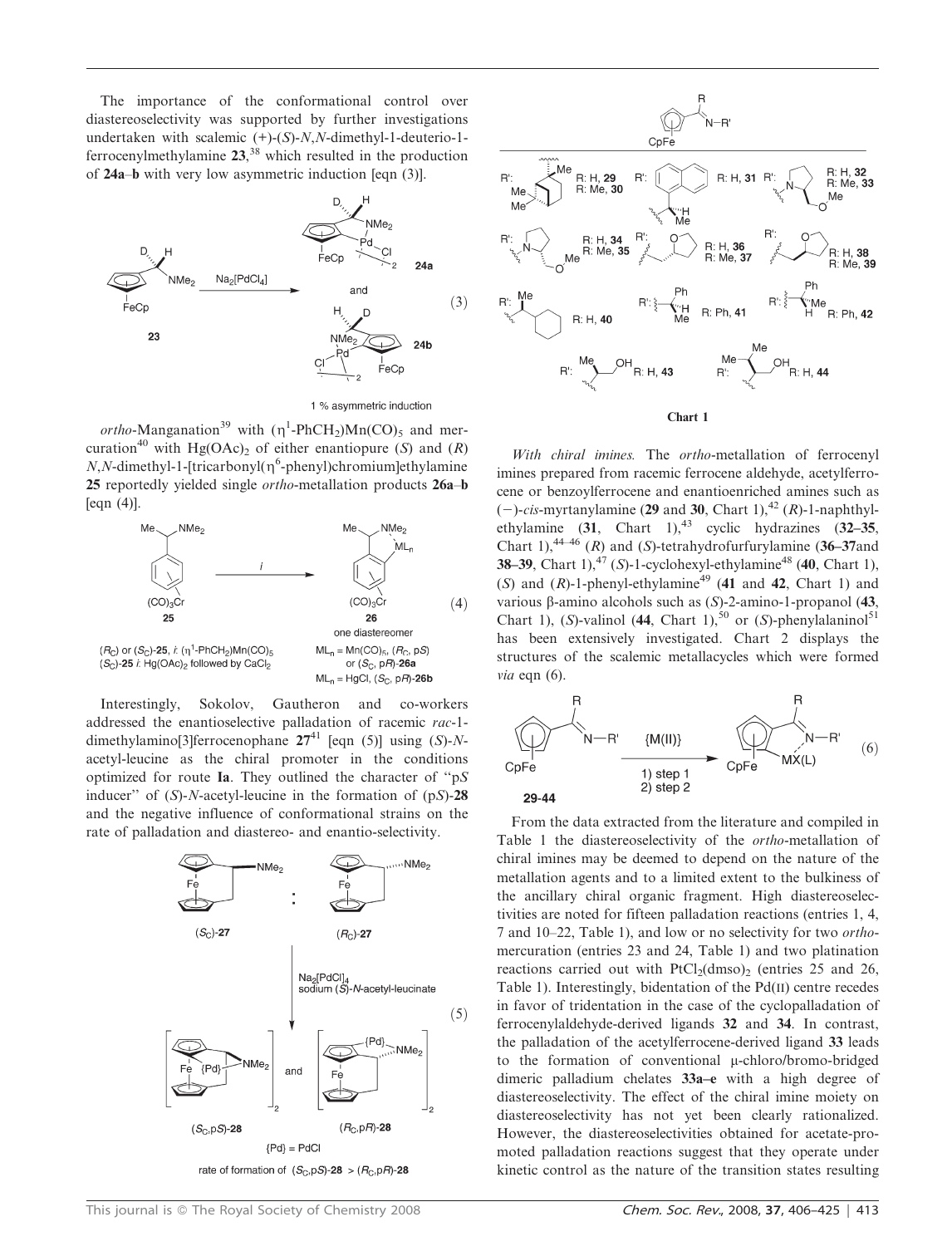

Chart 2 Planar-chiral ortho-metallated complexes resulting from the metallation of enantiopure chiral imines: absolute planar-chiral configurations are mentioned for those compounds which have been investigated structurally.

from the precoordination of the chiral imine to the Pd(II) centre may well be energetically discriminated by intrinsic conformational restrictions or by additional chelation by the remote chiral substituent binding the imine as outlined by Mak to rationalize the dd of compounds 36a–b–39a–b. The less stereoselective mercurations of 41 and 42 (Table 1, entries 23 and 24) and the ortho-platinations of 43 and 44 (Table 1, entries 25 and 26) with  $Hg(OAc)_2$  and  $(dmso)_2PtCl_2$ 

Table 1 *ortho-Metallation of enantiopure imines* 29–44

|                                                                                                                                                                              | Entry Substrate ${M(II)}$ Step 1 |        |                                  |                  | Step 2 $MX(L)$                       | Products (yield $(\%)$ ) dr or dd |       | $[\alpha]_{\text{D}}$      | XRD <sup>a</sup> |
|------------------------------------------------------------------------------------------------------------------------------------------------------------------------------|----------------------------------|--------|----------------------------------|------------------|--------------------------------------|-----------------------------------|-------|----------------------------|------------------|
| 1                                                                                                                                                                            | 29 <sup>b</sup>                  | Pd(II) | $Na2PdCl4-NaOAc$                 |                  | $\mu$ -Cl-PdCl                       | 29a(71)                           | 100:0 | $+245$                     |                  |
| 2                                                                                                                                                                            | $(29a)^b$                        |        |                                  | PPh <sub>3</sub> | PdCl(PPh <sub>3</sub> )              | 29b(57)                           |       | $+29$                      | 29 <sub>b</sub>  |
| 3                                                                                                                                                                            | $(29a)^b$                        |        |                                  |                  | $NC_5H_5$ PdCl(py)                   | 29c(60)                           |       | $+76$                      |                  |
| 4                                                                                                                                                                            | $30^b$                           | Pd(II) | $Na2PdCl4-NaOAc$                 |                  | u-Cl-PdCl                            | 30a $(77)$                        | 100:0 | $+160$                     |                  |
| 5                                                                                                                                                                            | $(30a)^b$                        |        |                                  | PPh <sub>3</sub> | PdCl(PPh <sub>3</sub> )              | $30b$ (69)                        |       | $-291$                     | 30 <sub>b</sub>  |
| 6                                                                                                                                                                            | $(30a)^b$                        |        |                                  |                  | $NC_5H_5$ PdCl(py)                   | 30 $c(67)$                        |       | $+93$                      |                  |
| 7                                                                                                                                                                            | 31 <sup>c</sup>                  | Pd(II) | $Na2PdCl4-NaOAc$                 |                  | $\mu$ -Cl-PdCl                       | 31a : 31b (58)                    | 75:25 |                            |                  |
| 8                                                                                                                                                                            | $(31a-b)^c$                      |        |                                  |                  | $NC_5D_5$ PdCl( $d_5.py$ )           | 31c : 31d (100)                   | 75:25 |                            |                  |
| 9                                                                                                                                                                            | $(31a-b)^c$                      |        |                                  | PPh <sub>3</sub> | PdCl(PPh <sub>3</sub> )              | 31e : 31f(80)                     | 75:25 | $+98: -24$                 |                  |
| 10                                                                                                                                                                           | 32 <sup>d</sup>                  | Pd(II) | $Pd(OAc)_{2}$ -NaOAc-LiBr        |                  | PdBr                                 | 32a $(61)$                        | 100:0 | $+682$                     | 32a              |
| 11                                                                                                                                                                           | $32^e$                           | Pd(II) | $Na2PdCl4-NaOAc$                 |                  | PdCl                                 | 32b : 32c (77)                    | 85:25 | $-3558:+2888$              | 32b, 32c         |
| 12                                                                                                                                                                           | 33 <sup>d</sup>                  | Pd(II) | Pd(OAc) <sub>2</sub> –NaOAc–LiBr |                  | $u$ -Br-PdBr                         | 33a : 33b (72)                    | 90:10 | $-3507:+2353$              | 33a, 33b         |
| 13                                                                                                                                                                           | 33 <sup>′</sup>                  | Pd(II) | $Na2PdCl4-NaOAc$                 |                  | u-Cl-PdCl                            | 33c : 33d : 33e (67)              |       | $80:10:10+2685:-900:-2880$ | 33c, 33d, 33e    |
| 14                                                                                                                                                                           | 34 <sup>d</sup>                  | Pd(II) | $Pd(OAc)_{2}$ -NaOAc-LiBr        |                  | PdBr                                 | 34a $(66)$                        | 100:0 | $-681$                     | 34a              |
| 15                                                                                                                                                                           | 34 <sup>e</sup>                  | Pd(II) | $Na2PdCl4-NaOAc$                 |                  | PdCl                                 | 34b : 34c (71)                    | 75:25 | $+3461:-2885$              | 34b, 34c         |
| 16                                                                                                                                                                           | 35 <sup>g</sup>                  | Pd(II) | $Pd(OAc)2$ -NaOAc-LiBr           |                  | $\mu$ -Br-PdBr                       | 35a : 35b (69)                    | 90:10 | $+3510:-2359$              | 35b              |
| 17                                                                                                                                                                           | 36 <sup>g</sup>                  | Pd(II) | $Pd(OAc)2$ -NaOAc                |                  | $(\mu$ -OAc) <sub>2</sub> Pd         | 36a : 36b                         | 90:10 | $+2989:-370$               |                  |
| 18                                                                                                                                                                           | 37 <sup>g</sup>                  | Pd(II) | $Pd(OAc)2$ -NaOAc                |                  | $(\mu$ -OAc) <sub>2</sub> Pd         | 37a : 37b                         | 90:10 | $+1727 - 584$              |                  |
| 19                                                                                                                                                                           | 38 <sup>g</sup>                  | Pd(II) | $Pd(OAc)2$ -NaOAc                |                  | $(\mu$ -OAc) <sub>2</sub> Pd         | 38a : 38b                         | 90:10 | $-2981:+376$               | 38a, 38b         |
| 20                                                                                                                                                                           | 38 <sup>g</sup>                  | Pd(II) | $Na2PdCl4-NaOAc$                 |                  | $(\mu$ -OAc) $(\mu$ -Cl)Pd 38c : 38d |                                   | 86:10 | $-385:-726$                | 38d              |
| 21                                                                                                                                                                           | 39 <sup>g</sup>                  | Pd(II) | $Pd(OAc)2$ -NaOAc                |                  | $(\mu$ -OAc), Pd                     | 39a : 39b                         | 90:10 | $-1743:+602$               |                  |
| 22                                                                                                                                                                           | 40 <sup>h</sup>                  | Pd(II) | $Na2PdCl4-NaOAc$                 |                  | u-Cl-PdCl                            | 40a(76)                           | 100:0 | $+409$                     |                  |
| 23                                                                                                                                                                           | $41^i$                           | Hg(II) | $Hg(OAc)2-LiCl$                  |                  | HgCl                                 | 41a $(22)$ : 41b $(20)$           | 50:50 | $+493:-661$                | 41a, 41b         |
| 24                                                                                                                                                                           | 42 <sup>t</sup>                  | Hg(II) | $Hg(OAc)2-LiCl$                  |                  | HgCl                                 | 42a $(16)$ : 42b $(12)$           | 50:50 | $-493:+660$                | 42a, 42b         |
| 25                                                                                                                                                                           | 43'                              | Pt(II) | $PtCl2(dmso)2–NaOAc$             |                  | PtCl(dmso)                           | 43a $(30)$ : 43b $(27)$           | 50:50 | $nr^k$                     |                  |
| 26                                                                                                                                                                           | 44'                              | Pt(II) | $PtCl2(dmso)2–NaOAc$             |                  | PtCl(dmso)                           | 44a $(16)$ : 44b $(27)$           | 37:63 | $nr^k$                     | 44b              |
| " Compounds for which absolute-structure determination by means of X-ray diffraction has been reported. $\frac{b}{c}$ Ref. 42. $\frac{c}{c}$ Ref. 43. $\frac{d}{c}$ Ref. 44. |                                  |        |                                  |                  |                                      |                                   |       |                            |                  |

<sup>e</sup> Ref. 45. <sup>f</sup> Ref. 46. <sup>g</sup> Ref. 47. <sup>h</sup> Ref. 48. <sup>i</sup> Ref. 49. <sup>j</sup> Ref. 50. <sup>k</sup> nr: not reported.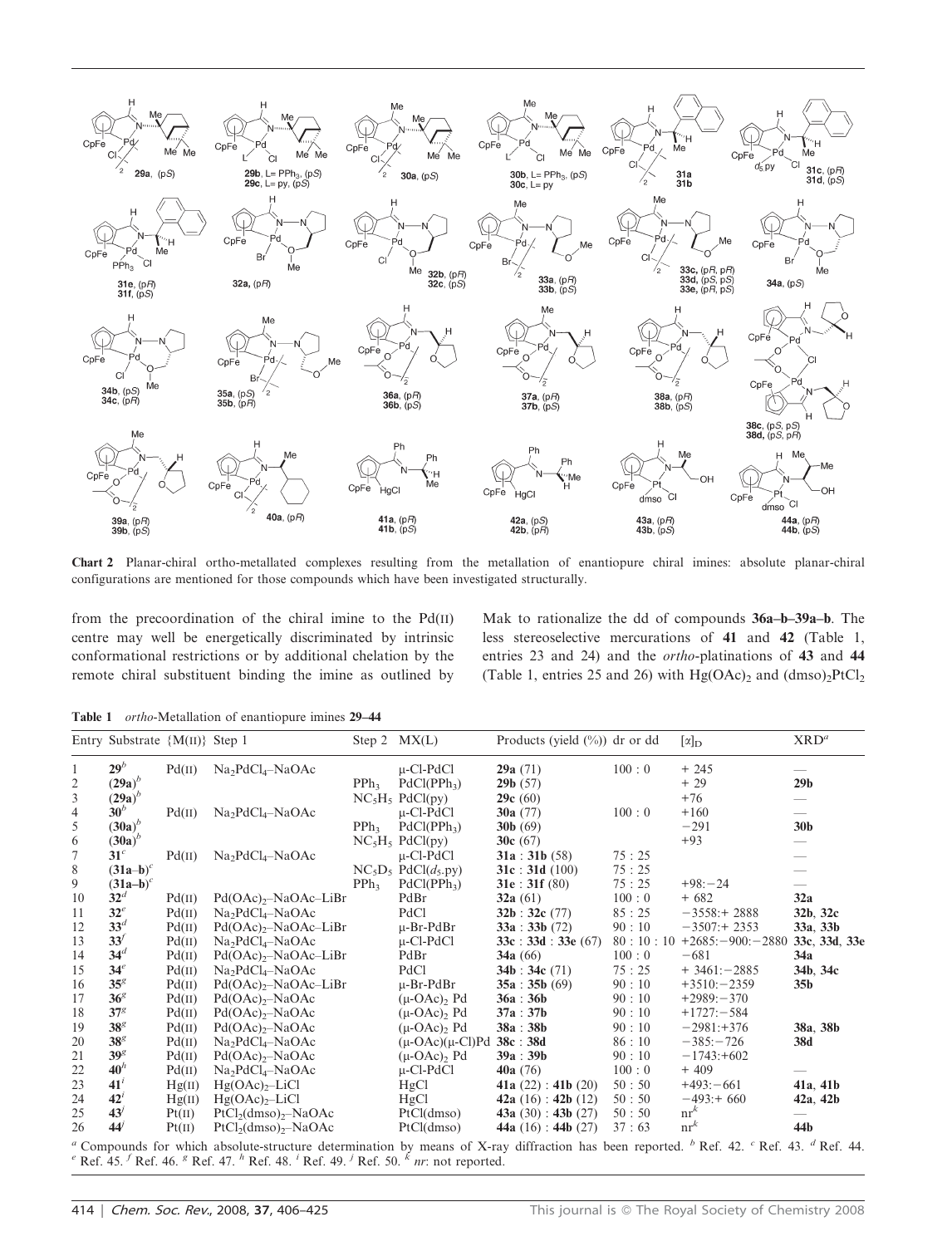respectively could be deemed to stem from different mechanisms than that established for cyclopalladation. Neither is it possible to rule out thermodynamic control of these reactions. The structural assessment of the absolute configurations from X-ray diffraction analyses of those chiral ortho-metallated complexes mentioned in Table 1 were attempted by the resolution of the absolute structures (32a–c, 33a–e, 34a–c, 35b, 38a–b, 38d, 41a–b and 42a–b, Chart 2, Table 1) and on indirect determinations from derivatives of the main metallation products. In the latter cases, the derivatives were obtained either by reactions of  $\mu$ -halogeno-bridged dimers with a  $\sigma$ -donor ligand such as PPh<sub>3</sub> (29b and 30b, Chart 2 and entries 1 and 5, Table 1) or by reaction with diphenylacetylene, which generally affords monomeric C-Pd bond alkyne-insertion products.43,48,52

With chiral oxazolines. An unusual use of scalemic cyclopalladated oxazolines was reported by Bolm and coworkers who took advantage of the inherent planar chirality of substituted [2,2]-paracyclophanes (Scheme  $6$ ).<sup>53</sup> In this work, rac-4-carboxy-[2,2]-paracyclophane 45 and tert-leucinol were the starting point of a multistep synthesis of enantioenriched P,N heterobidentate ligands via the intermediary formation and derivation of [2,2]-paracyclophanes 46a–b, 47a–b and cyclopalladated complexes 48a–b. The key step of this strategy was the treatment of the latter  $Pd(II)$  complexes with KPPh<sub>2</sub>, which produced the targeted heterobidentate ligands 49a–b. It is worthy of note that diastereomeric  $pR$  and  $pS$  oxazoline ligands 47a–b displayed quite different reactivities when treated with Pd(OAc)<sub>2</sub> at 110 °C in acetic acid. The pR





Scheme 7

diastereomer 47a yielded the expected ortho-palladation product 48a whereas the pS diastereomer underwent metallation at the vicinal ethylene bridge producing compound 48c.  $C_{Ar}$ –H bond activation and cyclopalladation were eventually achieved by carrying out the reaction at 80  $\degree$ C in toluene, which resulted in 48b.

It is intriguing to note that the ortho-palladation of 2-ferrocenyl-1,3-oxazolines is reportedly impossible according to Moyano, Lopez and co-workers because of a competing redox process involving the Fe(II) centre with the Pd(II) reagent.<sup>54</sup> Nonetheless, as reported by these authors, the metallation of a series of scalemic homologues derived from tert-butyl, 1-adamantyl and phenyl-substituted 4-ferrocenyl-1,3-oxazoline 50a–e with  $Pd(OAc)$  or Na[PdCl<sub>4</sub>]–NaOAc led to interannular cyclopalladation with yields ranging from 78% to 64% for products 51a–c, and a yield of 96% for  $(-)$ -52a (Scheme 7). Compounds 51a–d, which strictly-speaking are not planar-chiral, contain a core of three palladium atoms arranged linearly and linked by four acetate bridges.

Metallocene ''molecular gears'' applied to the stereochemical control of metallation. Stereochemical control of ortho-metallation by palladium salts was achieved by Richards, who extended the concept of conformation-restricted metallocene molecular gears<sup>55</sup> to the stereoselective preparation of new Pd-based Lewis acidic catalysts based on the  $(\eta^4$ -tetraphenyl $cyclobutadienyl)(\eta^5-cyclopentadienyl)cobalt(I)$  core. The palladation of enantiopure oxazoline complex  $(-)$ -53 [eqn (7)] reportedly occurred with complete stereoselectivity yielding a unique product, the acetato-bridged analog of 8a, *i.e.* (+)-8b.<sup>56</sup>



This result was rationalized by the cooperativity of the conformational relationship between the sterically demanding (g<sup>4</sup> -tetraphenylcyclobutadienyl) fragment and the oxazolinylsubstituted cyclopentadienyl moiety, which predominantly Scheme 6 contributes to orienting the metallation reaction at a single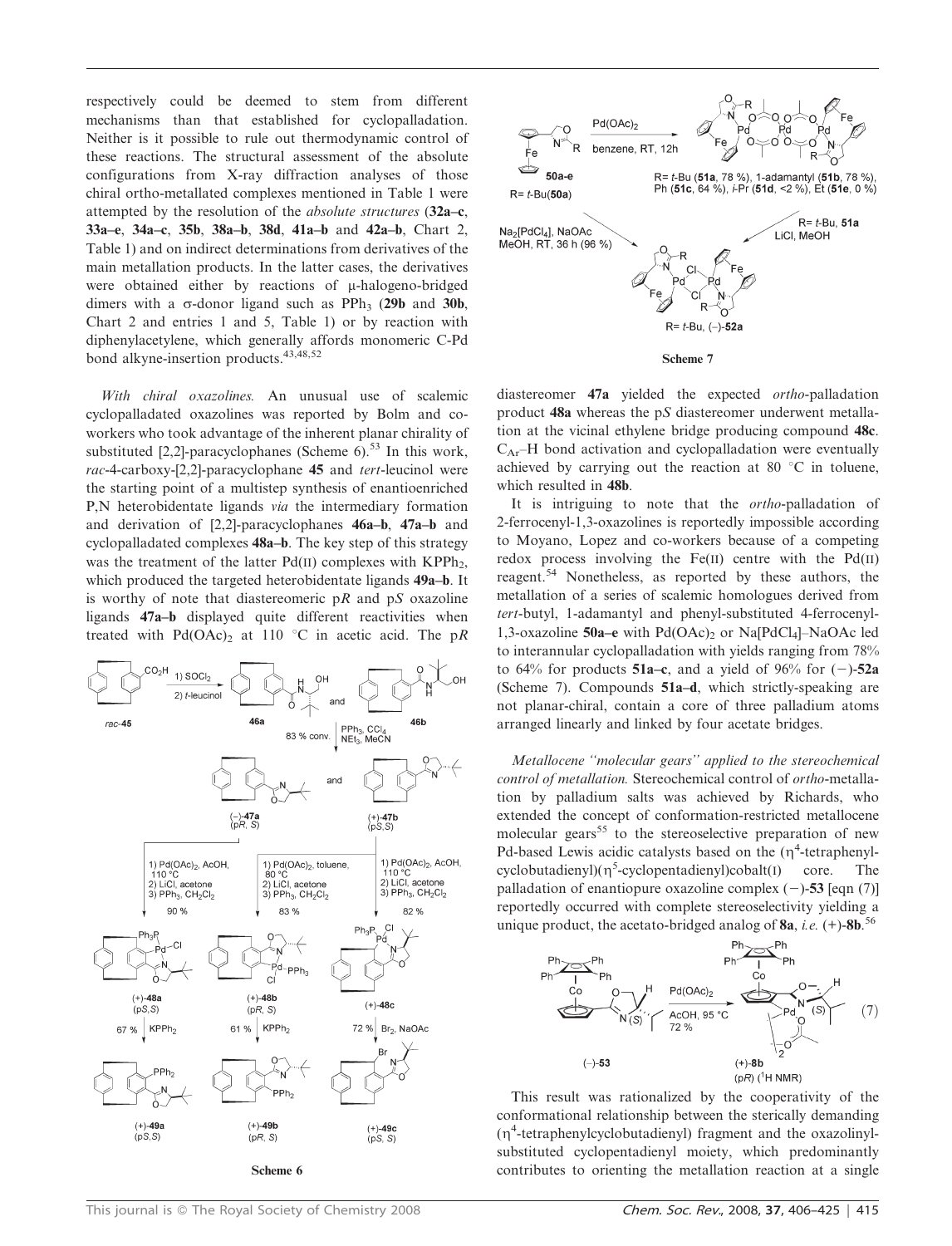

Scheme 8

site. Identical results on the palladation of the same ligand were subsequently obtained by Overman and co-workers, who indirectly confirmed the  $pR$  planar-chiral absolute configuration of the product 8b thanks to X-ray diffraction analyses of its acetylacetonate derivative.<sup>57</sup> This new class of palladacyclic compounds has in many instances proven its efficiency as promoters of the enantioselective allylic rearrangement of  $\arctan \arccos 58,59$  and esters.<sup>60</sup>

With chiral imidazoles and imidazolines. In their continued investigation of the concept of molecular gears<sup>55</sup> applied to the design of novel catalysts, Richards and co-workers studied the reactivity of  $(\eta^4$ -tetraphenylcyclobutadienyl) $(\eta^5$ -cyclopentadienyl)cobalt(I) complexes containing a chiral imidazole. They suggested that the palladation with  $Pd(OAc)_2$ , which produces a single diastereomer of pR configuration at both short and long reaction times, was most certainly kinetically controlled.<sup>61</sup>

Recently, Peters and co-workers described the reactivity of scalemic [2-imidazolyl] pentamethyl and pentaphenylferrocenes, 54 and 58 respectively, towards palladation and pointed out a difference of reactivity of the Me<sub>5</sub> vs. Ph<sub>5</sub> complexes when treated with  $\text{Na}_2[\text{PdCl}_4]^{62}$  (Scheme 8): the latter undergoes metallation with high diastereoselectivity (dr 16 : 1) to give 59, whereas the former, e.g. 54, does not metallate but rather decomposes by oxidation. The preparation of 56 and 57 (Scheme 8) required a different approach that corresponds to route II.

#### Route II, oxidative addition

The synthesis of scalemic planar-chiral cyclometallated compounds by the oxidative addition of a so-called low-valent





metal to a planar-chiral halogeno-arene was attempted in a few cases, and mostly for the preparation of palladacycles.

Zipp and Overman described the multi-step preparation of enantiopure cyclopalladated  $(\eta^6$ -arene)tricarbonylchromium complexes by treatment of scalemic ortho-iodo substrates such as 60, prepared following a method based on the work of Chung et al.<sup>63</sup>, with  $Pd_2(dba)$ <sup>3</sup>. CHCl<sub>3</sub> (Scheme 9).<sup>64</sup> Most of the  $Pd(I)$  products, such as 61 whose planar-chiral configuration was established to be  $pR$ , were obtained in good yield. The same method of metallation using oxidative addition of Pd(0) to scalemic ortho-iodo ferrocenyl oxazolines was later reported by Overman and co-workers;<sup>65</sup> the products were found to have a remarkable catalytic activity as chiral Lewis acids for the promotion of Claisen rearrangements.<sup>66</sup>

Route II may therefore be deemed a convenient alternative to metallation by the so-called C–H activation route, even though a few additional synthetic steps are required. A good illustration of this is the synthesis of 56 by the oxidative addition of  $Pd_2(dba)$ <sub>3</sub> to an *ortho*-iodinated derivative of the Me<sub>5</sub> substrate 55 (Scheme 8).<sup>62</sup>

#### Route III, transmetallation

Transmetallation reactions, which can also be considered formally as intermetallic ligand cross-exchange, have been used in the synthesis of planar-chiral metallacycles starting from ortho-metallated substrates. One may distinguish two types of transformation, namely:

(1) the isohypsic<sup>67</sup> transmetallation of a racemic substrate with a scalemic metal complex auxiliary, followed sequentially by resolution of the resulting diastereomers and release of the chiral auxiliary (subroute IIIa),

(2) the oxido-reductive and the isohypsic metal exchange with scalemic substrates (subroute IIIb).

Route IIIa, transmetallation by a scalemic metal complex and resolution. Highly enantioenriched planar-chiral palladacyclic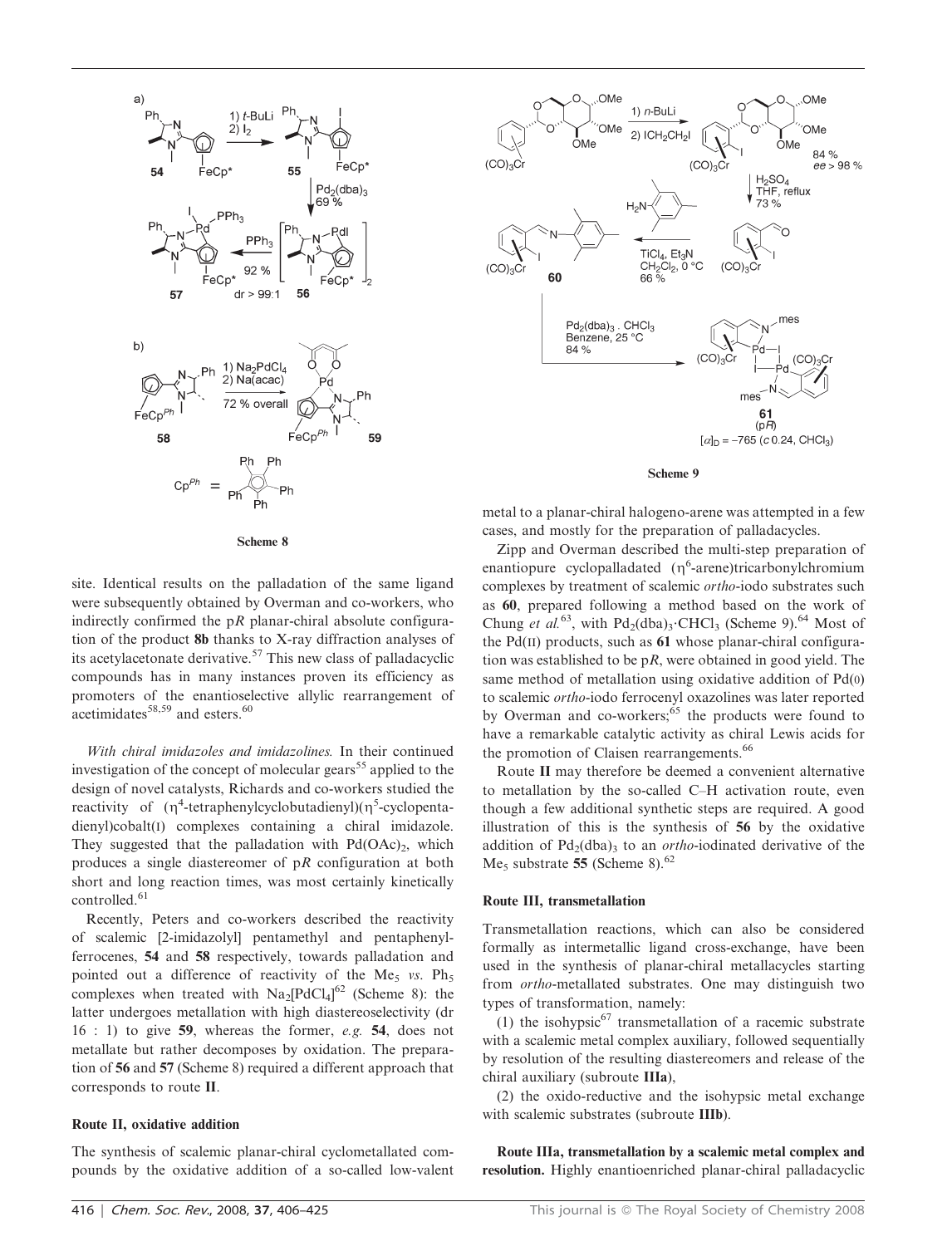

#### Scheme 10

(n<sup>6</sup>-arene)tricarbonyl complexes derived from 2-phenylpyridine have been prepared efficiently from an ortho-mercurated substrate, e.g. rac-62 (Scheme 10).<sup>68</sup> The transmetallation step involves the reaction of a racemic chloromercurated substrate 62 with an enantiopure centro-chiral palladacycle derived from N,N-dimethyl-1-phenyl-ethylamine in the presence of a large amount of [Me4N]Cl. The latter plays an important role in neutralizing  $HgCl<sub>2</sub>$ , the main byproduct of the reaction, which may compromise, by virtue of its electrophilicity, the isolation of the targeted heteroleptic bischelated Pd(II) products 63 and 64.<sup>69</sup> The release of planar-chiral cyclopalladated complexes was achieved after chromatographic separation of the 1 : 1 mixture of diastereomers 63 and 64 and subsequent treatment of either  $(+)$  or  $(-)$ -64 with HgCl<sub>2</sub> and pyridine. The enantiopurities of enantiomers  $(+)$  and  $(-)$ -65 were assessed by <sup>1</sup>H NMR using Lacour's TRISPHAT salts as a chiral shift reagent. The latter interacts with polar organometallic species to produce dipole–charge associations which may exert a significant shift of the  ${}^{1}H$  NMR resonances.<sup>70</sup> Their absolute structures and configurations were established by X-ray diffraction analyses.

Furthermore, enantioenriched Pd(II) bis-chelates (+) and  $(-)$ -64 (Scheme 11) have been used in the preparation of  $C_2$  symmetric homoleptic Pd(II) bischelates (+)- and (-)-66 and 67 by a ligand exchange reaction with racemic orthochloro-mercurated 2-[tricarbonyl( $\eta^6$ -phenyl)chromium]pyridine,  $rac{62.71}{ }$  The difference of polarities existing between the meso syn-facial compound 67 and the scalemic anti-facial



Scheme 11

products, *i.e.*  $(+)$ -66 and  $(-)$ -66, allowed their chromatographic separation.

Scalemic  $(+)$ -62 and  $(-)$ -62 *ortho-chloro-mercurated* 2-[tricarbonyl(n<sup>6</sup>-phenyl)chromium]pyridine complexes were synthesized in 28 and 50% yield respectively by a reaction of scalemic diastereomers  $68$  and  $69$  with HgCl<sub>2</sub> (Scheme 12).

Route IIIb, transmetallation of a scalemic planar-chiral metallacycle. The first transmetallation reactions of scalemic planar-chiral metallacycles were initially reported by Sokolov and co-workers in the late 1970's for a sequential transformation of 19 into 20 and 21 (Scheme 5), which were deemed based on crystallographic evidence to proceed with complete retention of planar configuration.<sup>72</sup> Historically, the latter observation may be paralleled to the findings of Stille<sup>73</sup> in the same decade on the stereospecificity of the transmetallation reaction of chiral alkyl-mercury substrates.



Scheme 12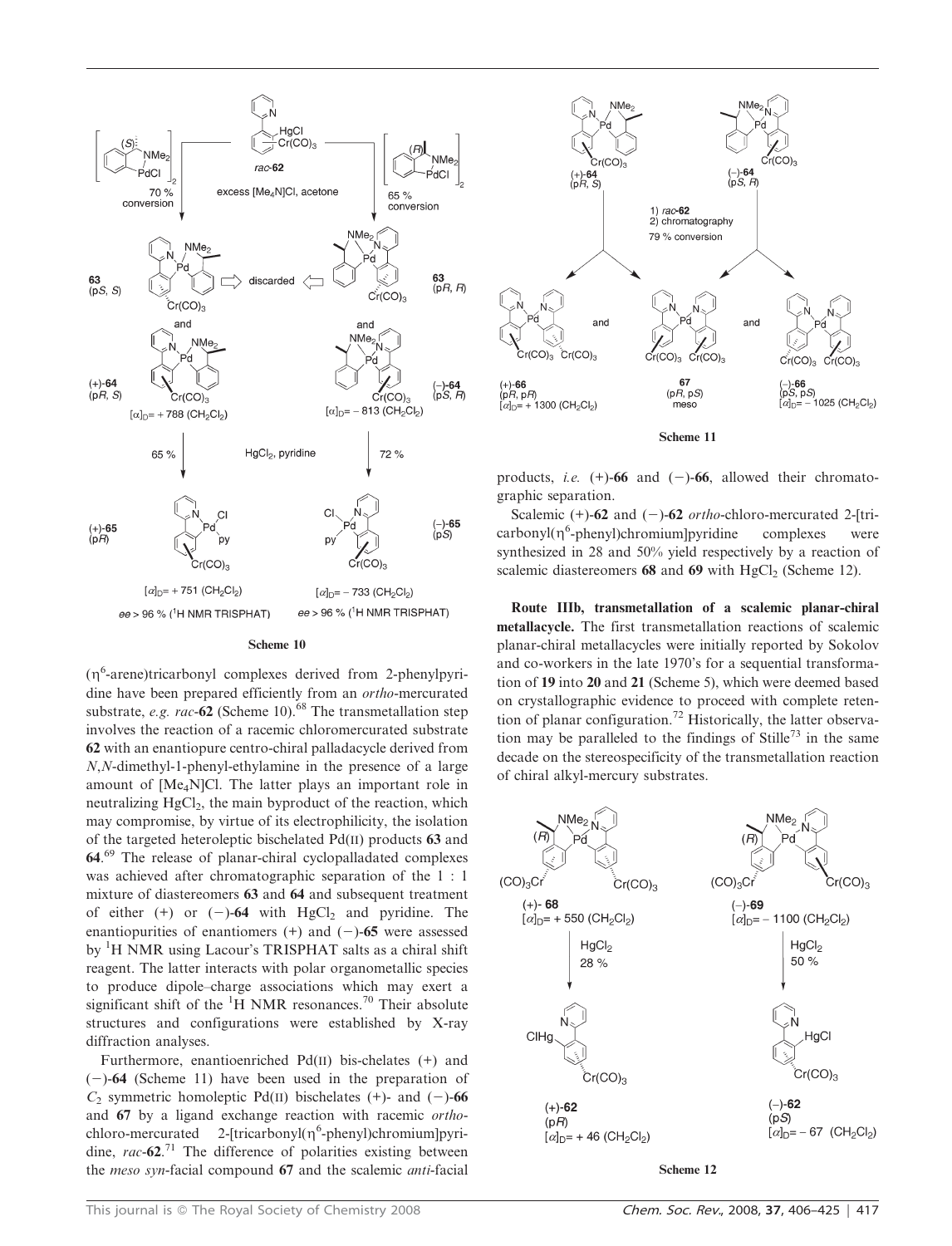



**71b**, Ar=  $p$ -MeC<sub>6</sub>H<sub>4</sub>, 92 %,  $[\alpha]_{D}$ = - 677 **71c**, Ar=  $p$ -CIC<sub>6</sub>H<sub>4</sub>, 95 %,  $[\alpha]_{D}$ = - 653 **71d**, Ar=  $m$ -BrC<sub>6</sub>H<sub>4</sub>, 96 %,  $[\alpha]_{D}$ = - 556 **71e**, Ar=  $o$ -MeC<sub>6</sub>H<sub>4</sub>, 98 %, [ $\alpha$ ]<sub>D</sub>= - 535  $(-) - 72$ , M= Sn 72a, Ar= m-MeOC<sub>6</sub>H<sub>4</sub>, 78 %, [ $\alpha$ ]<sub>D</sub>= - 1634

**72b**, Ar=  $p$ -MeC<sub>6</sub>H<sub>4</sub>, 81 %,  $[\alpha]_{D}$ = - 1776 **72c**, Ar=  $p$ -CIC<sub>6</sub>H<sub>4</sub>, 60 %, [ $\alpha$ ]<sub>D</sub>= - 1594 **72d**, Ar=  $m$ -CIC<sub>6</sub>H<sub>4</sub>, 74 %,  $[\alpha]_{D}$ = - 1680 72e, Ar=  $o$ -MeC<sub>6</sub>H<sub>4</sub>, 60 %, [ $\alpha$ ]<sub>D</sub>= - 1567

**71a**, Ar=  $p$ -MeOC<sub>6</sub>H<sub>4</sub>, 95 %, [ $\alpha$ ]<sub>D</sub>= + 695 71b, Ar=  $p$ -MeC<sub>6</sub>H<sub>4</sub>, 94 %, [ $\alpha$ ]<sub>D</sub>= + 658 **71c**, Ar=  $p$ -CIC<sub>6</sub>H<sub>4</sub>, 93 %,  $[\alpha]_{D}$ = + 673 **71d**, Ar=  $m$ -BrC<sub>6</sub>H<sub>4</sub>, 92 %,  $[\alpha]_{D}$ = + 510 71e, Ar=  $o$ -MeC<sub>6</sub>H<sub>4</sub>, 96 %, [ $\alpha$ ]<sub>D</sub>= + 512  $(+)$ -73, M= Te 73a, Ar= m-MeOC<sub>6</sub>H<sub>4</sub>, 37 %, [ $\alpha$ ]<sub>D</sub>= + 2707 **73b**, Ar=  $p$ -MeC<sub>6</sub>H<sub>4</sub>, 27 %,  $[\alpha]_{D}$ = + 3190 **73c**, Ar=  $p$ -CIC<sub>6</sub>H<sub>4</sub>, 41 %, [ $\alpha$ ]<sub>D</sub>= + 3025

73d, Ar=  $p$ -BrC<sub>6</sub>H<sub>4</sub>, 23 %, [ $\alpha$ ]<sub>D</sub>= + 2141

**73e**, Ar= C<sub>6</sub>H<sub>5</sub>, 18 %, [ $\alpha$ ]<sub>D</sub>= + 3240

Scheme 13 "Redox transmetallations" of various *ortho-metallated* arylimines derived from acetyl-ferrocene with detailed nature of aryl group, yield and specific optical rotation.

Recently, the group of Wu reported an extensive series of redox transmetallations (Scheme 13) of cyclopalladated (compounds 70) and mercurated imine complexes (compounds 71a–e) with elemental metals or semi-metals such as  $Hg<sub>1</sub><sup>74</sup> Sn<sup>75</sup>$ (compounds  $72a-e$ ) and  $Te^{76}$  (compounds  $73a-e$ ). The authors demonstrated that the transmetallation of mainly  $pR$  and  $pS$ scalemic palladacycles  $(+)$  and  $(-)$ -70 was ideally symmetric with Hg<sub>metal</sub> resulting in  $(+)$  and  $(-)$ -71 with specific rotations of similar absolute value for each pair of related enantiomers. With sound evidence produced by X-ray diffraction analyses of several scalemic compounds it was established that redoxtype transmetallation reactions occurred with retention of planar configuration.

This stereospecificity of route III opens access, in principle, to a vast variety of scalemic planar-chiral metallacycles. For instance, the treatment of  $(+)$  and  $(-)$ -62 with bis[di $chloro(\eta^6$ -cymene)ruthenium] afforded scalemic *ortho*-ruthenated products  $(+)$  and  $(-)$ -74 with enantiomeric excesses higher than 80% as determined by  ${}^{1}H$  NMR spectroscopy using a BINPHAT salt, $^{77}$  an analogue of TRISPHAT, as a chiral NMR shift reagent (Scheme 14).

The transmetallation of arylmercury(II) substrates with alkyllithium reagents has also been reported to lead to the corresponding aryllithium intermediates with retention of the relative planar configuration.<sup>40</sup> For instance the sequential



#### Scheme 14

treatment of scalemate  $(+)$ -75 (8) with *n*-BuLi in THF and methyl iodide at low temperature resulted in scalemate  $(-)$ -76 whose levorotatory property was consistent with that reported for the same compound by Davies and co-workers<sup>78</sup> few years earlier.



#### Route IV, resolution of racemic or diastereomeric mixtures

The separation of enantiomers from a racemic mixture of a planar-chiral metallacycle by formation of diastereomers has been undertaken in only a few cases being mainly those of SP-4 Pd(II) complexes. This method requires the substrate to present a sufficient coordinative lability to allow the binding of an enantiopure auxiliary. Cyclopalladated  $\mu$ -halogeno-bridged compounds are particularly suited as they may form, under mild conditions, diastereomeric heteroleptic bischelated complexes, when treated with stoichiometric amounts of enantiopure amino acids.

Historically, this methodology was first reported in 1981 by Nonoyama for the resolution of rac-2 (Scheme 15).<sup>79</sup> The

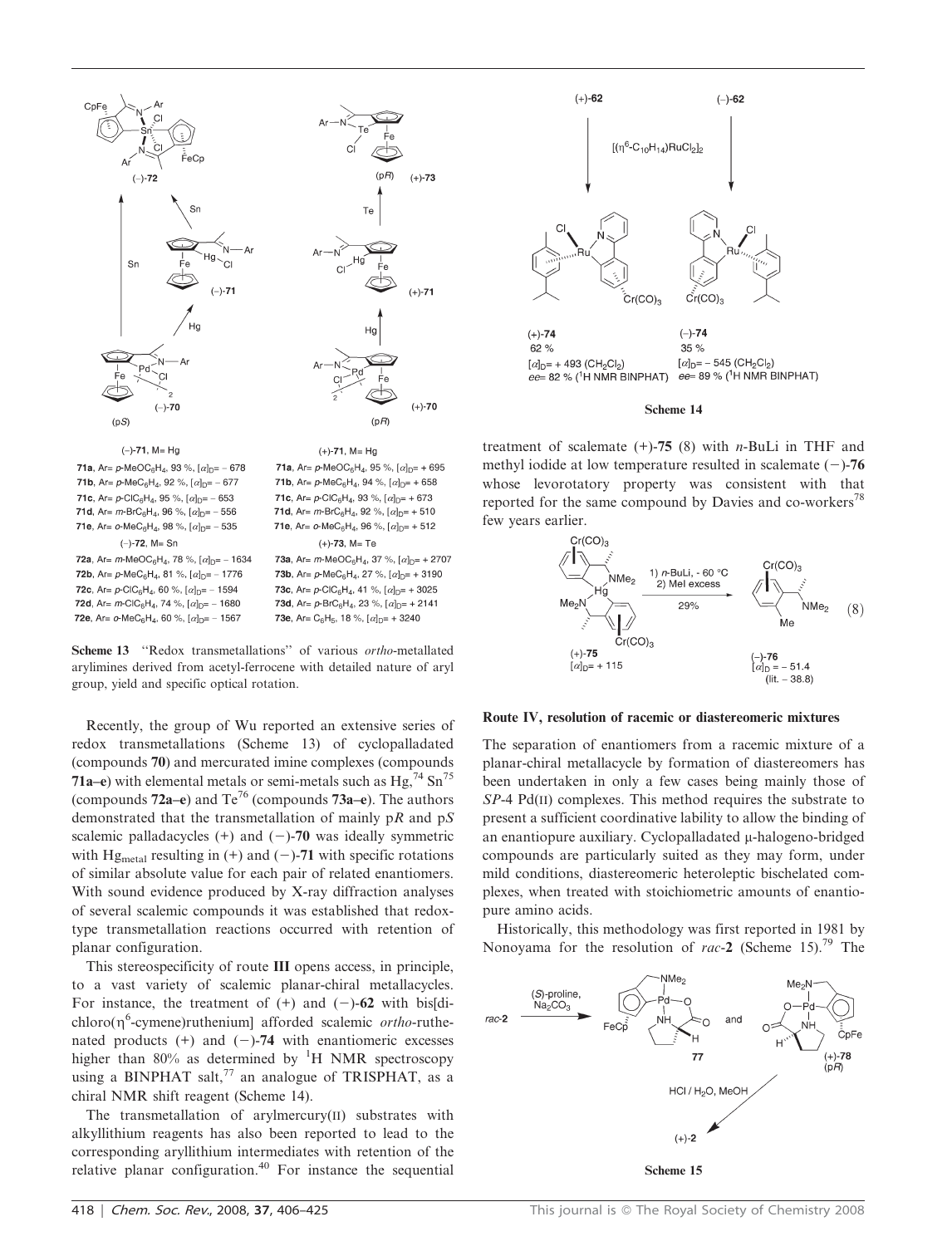resolution relied on the reversibility of the chelation of the Pd(II) centre by  $(S)$ -prolinate, the latter being assumed to chelate the Pd centre in a trans N,N fashion with respect to the [C,N] chelating ligand. The pair of diastereomeric bischelates 77 and 78 was separated by fractional recrystallization to yield crystalline (+)-78 in 26% yield. The authors did not give any details of the purity of compound 77. Nonetheless,  $(+)$ -2 was efficiently recovered in 51% yield by treating (+)-78 with dilute aqueous HCl in MeOH. The absolute planar configuration pR for  $(+)$ -2 was proposed based on similarities both in the sign and intensity of Cotton effects observed in the CD spectrum of the former and in that of  $(pR, S)$ -21.

This method of resolution does not present major synthetic drawbacks apart from a single report on a suspected unusual mode of coordination of a Pd(II) ferrocene metallacycle with glycine.<sup>80</sup> Wu et al. applied this methodology to the preparation of imine complexes (+) and (-)-70a–e from rac-70a–e by using (S)-leucine as the chiral auxiliary (Scheme 16).<sup>74</sup> The intermediary diastereomers 79a–e and 80a–e were separated by preparative thin-layer chromatography.

Interestingly, large disparities in dr were noticed and correlated with the type of substitution on the aryl group that binds the imine nitrogen; ortho-substitution and steric hindrance induced the highest diastereoselectivities. Scalemates of 70a–e were subsequently recovered by treatment with LiCl and acetic acid in yields ranging from 82 to 94%.

The use of other chiral bidentate ligands for the physical separation of diastereomeric planar-chiral metallacycles has only been sparsely reported to date. Enantiopure bisoxazolinylmethane  $(R, R)$ -81 [eqn (9)] reacts under basic conditions with chloro-bridged  $OC-6$  Ru(II) chelate rac-82 to yield a 1 : 1 mixture of chiral-at-ruthenium diastereomers  $(pS)$ -83 and  $(pR)$ -84, which were readily separated by conventional chromatography.<sup>81</sup>





# Crystal-structure and absolute-configuration determination of planar-chiral metallacycles

### Troublesome scalemates

By its very nature a scalemate is a mixture, a binary mixture of enantiomers. Consequently in an absolute-configuration determination, one needs some physico-chemical (non-diffraction) characterization to identify unequivocally the enantiomer under investigation. An additional complication is that on crystallization of a scalemate, the enantiomeric composition of: (i) the domains within an individual crystal, (ii) the individual crystals, (iii) the bulk crystalline solid and (iv) the liquid phase, will not in general be identical, only the truly enantiopure bulk (ee  $= 100\%$ ) being an exception to this rule. So a major concern in the valid determination of absolute configuration from a scalemate arises from the specification of the enantiomeric composition of the one single crystal used for the X-ray diffraction experiment which may well not be characteristic of the bulk. The physico-chemical (non-diffraction) characterization required is that of the single crystal used for the diffraction experiment.

This part of the review commences with a short presentation of thermodynamic and structural properties, and the characterization of scalemates. Then follows a brief reminder of the current technology of absolute-configuration determination by single-crystal X-ray diffraction. We conclude, by way of an illustration of the foregoing, of the evaluation of the published crystal-structure determinations of those planar-chiral metallacycles cited in the earlier part of the review. For fuller details on absolute-configuration determination by X-ray diffraction the reader is referred to the works $82-85$  and to Jacques, Collet & Wilen's monograph<sup>86</sup> for thermodynamic and kinetic information on the crystallization of scalemates.

### Physico-chemical properties and characterization of scalemates

There are three basic types of binary phase diagram for scalemates:

(1) Racemic compound formation: the most frequent type of binary phase diagram corresponds to the formation of a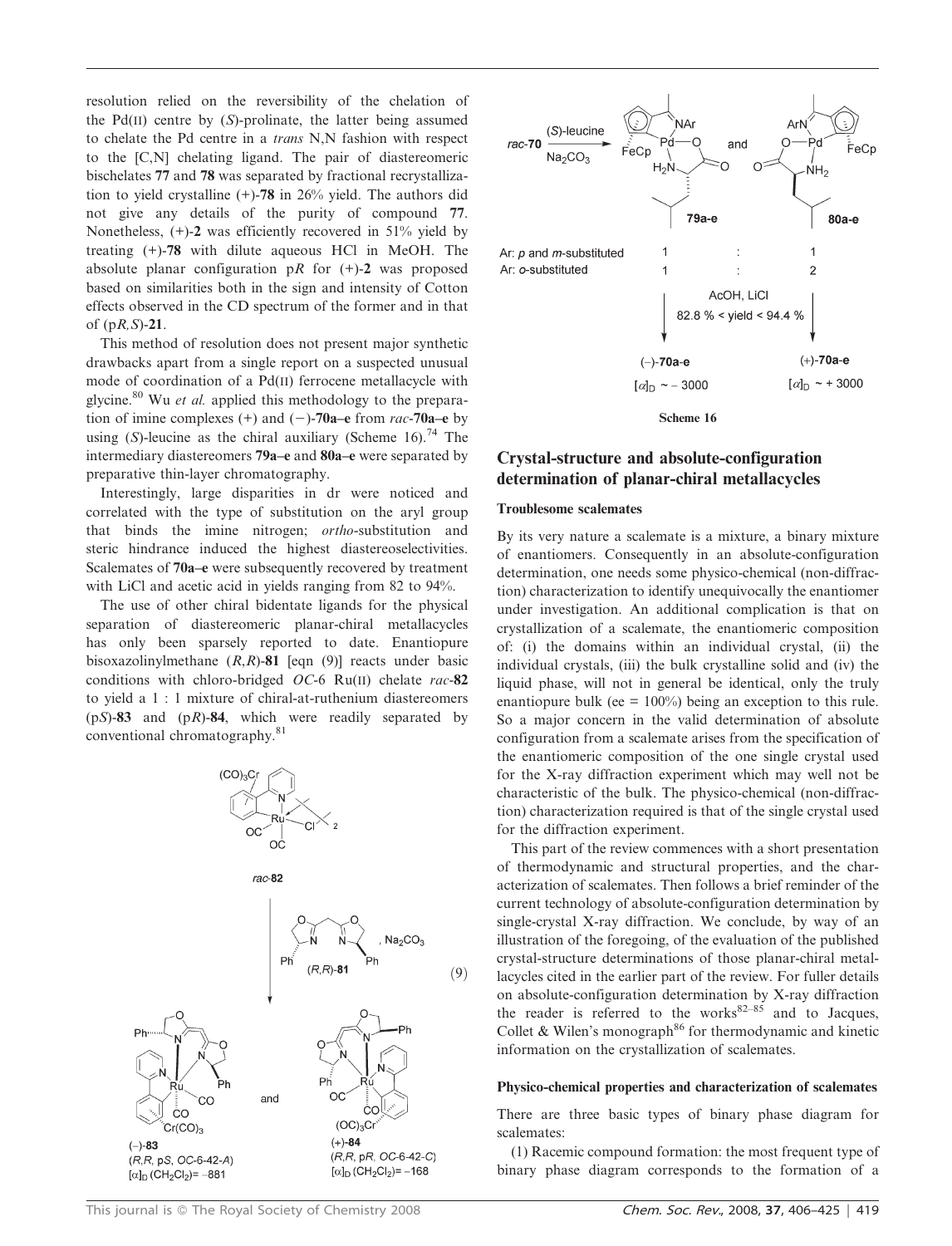homogeneous crystal structure of the racemate, commonly called the racemic compound. The phase diagram contains symmetric eutectic points (minima) between the racemic and enantiopure compositions which themselves are maxima. According to the composition of the solution and the eutectic, one obtains either crystals of the racemic or the enantiopure compound. The melting temperature of the racemic compound may be higher, even much higher, or lower than that of the enantiopure compound. The crystal structure of the racemic compound may be either centrosymmetric or non-centrosymmetric achiral or non-centrosymmetric chiral. The crystal structure of an enantiopure compound is chiral.

(2) Racemic conglomerate formation: the type of phase diagram giving rise to spontaneous resolution is symmetric about a eutectic point (a minimum) at the racemic composition with maxima at the enantiopure compositions. Crystallization of a racemate gives equal quantities of enantiopure left- and right-handed chiral crystals known as a racemic conglomerate. The melting temperature of the racemic conglomerate is lower than that of the enantiopure compound. As always, the crystal structure of an enantiopure compound is chiral.

(3) Solid-solution formation: a rarely-studied type of phase diagram is that of a continuous solid solution which is sometimes known as a pseudoracemate. Their crystal structures are disordered.

There are three principal methods for the characterization of scalemates:

(OR) The specific rotation of the optical activity in solution. As the measurement of specific rotation is a single-wavelength technique, the presence and effect of impurities can easily go undetected. Moreover OR can not be applied to microgram quantities (one single crystal). Also OR can only provide a measure of ee if the specific rotation of the enantiopure compound is sufficiently strong and has been determined previously.

(CD) The visible and near-UV circular dichroism spectrum in solution. The presence and effect of impurities may be readily recognized in a CD spectrum. In favourable circumstances, CD may be applied to the single crystal used for diffraction measurements taken into solution. For compounds that racemize rapidly in solution, solid-state CD in a KBr disk may be applied to the bulk compound and perhaps even to a powdered single crystal. $87$  One may expect vibrational CD, either IR or Raman, to be used increasingly in the future.

(EC) Enantioselective chromatography. This sensitive technique is applicable to microgram quantities and provides estimates of the ee. It is of course necessary to establish that under the chosen experimental conditions the two enantiomers are clearly separated. The retention times provide a satisfactory characterization of the two enantiomers.

Regrettably little use is made of differential scanning calorimetry (DSC) by synthetic chemists and structure analysts. Nevertheless the measurement of melting temperatures and enthalpies is a valuable technique for establishing the phase diagram of the scalemate. DSC measurements may be applied to the bulk.

## Single-crystal X-ray diffraction techniques

The distinction by single-crystal X-ray diffraction of inversionrelated models of a non-centrosymmetric crystal structure relies on the phenomenon of resonant scattering (anomalous dispersion) and is measured by the Flack parameter $83$  whose underlying physical model is that of a crystal twinned by inversion.<sup>88</sup> A simple way of picturing the crystal twinned by inversion is to imagine a racemic conglomerate in which the crystals have stuck together at growth in a perfectly oriented manner giving diffraction patterns that look like those of a single crystal. Let  $X$  represent the model crystal structure as given by its cell dimensions, space group and atomic coordinates and  $\bar{X}$  its inversion image in a point. The macroscopic crystal may be represented as  $C = (1 - x) X + x \bar{X}$  for which the Flack parameter  $x$  measures respectively the mole fractions  $(1 - x)$  and x of the two types of domain X and  $\bar{X}$ . When  $x = 0$ , there is only one domain in the crystal which is that of the model X. When  $x = 1$ , there is only one domain in the crystal which is that of the inverted model  $\bar{X}$ . When  $x = 0.3$ both types of domain are present in the crystal in the proportion 70% of X to 30% of  $\bar{X}$ . The physically meaningful values of x are  $0 \le x \le 1$  but due to statistical fluctuations and systematic errors, experimental values may lie a little outside of this range. A crystal of an enantiopure compound in the correct absolute configuration has a value of the Flack parameter of zero.

In crystallographic jargon one says that the Flack parameter measures the absolute structure of a non-centrosymmetric crystal and from this one may deduce the absolute configuration of the chiral molecules forming the crystal. There are conditions under which one may say that the absolute structure of the crystal has been determined satisfactorily. Firstly one wants to know whether the absolute-structure determination is sufficiently precise by looking to see whether the standard uncertainty u of the Flack parameter  $x(u)$  is sufficiently small: in general  $u$  should be less than 0.04 but this value may be relaxed to 0.10 for a compound proven by other means to be enantiopure. Secondly the value of the Flack parameter itself should be close to zero within a region of three standard uncertainties *i.e.*  $u < 0.04$  (or  $u < 0.10$  for ee = 100%) and  $|x|/\mu < 3.0$ . Moreover the crystal and bulk need to have been characterized as described above. Once the absolute structure has been determined satisfactorily, it is only then the moment to see whether something can be said about the absolute configuration of its constituent molecules. The basic criterion is that the chiral molecule whose absolute configuration is to be determined should be present in the crystal structure at the enantiopure composition (ee  $= 100\%$ ). Two subsidiary, necessary but not sufficient, symmetry restrictions can be derived from this criterion: (i) the symmetry of the molecule in the crystal structure should not contain rotoreflection operations in its point group *(i.e.* the molecule is chiral) and (ii) likewise the space group of the crystal structure should not contain rotoinversion operations *(i.e.* the crystal structure is chiral). If these criteria hold, the absolute configuration of the molecule can be determined by examining a graphical representation of the molecule in the crystal structure. Some of the above criteria may be relaxed but such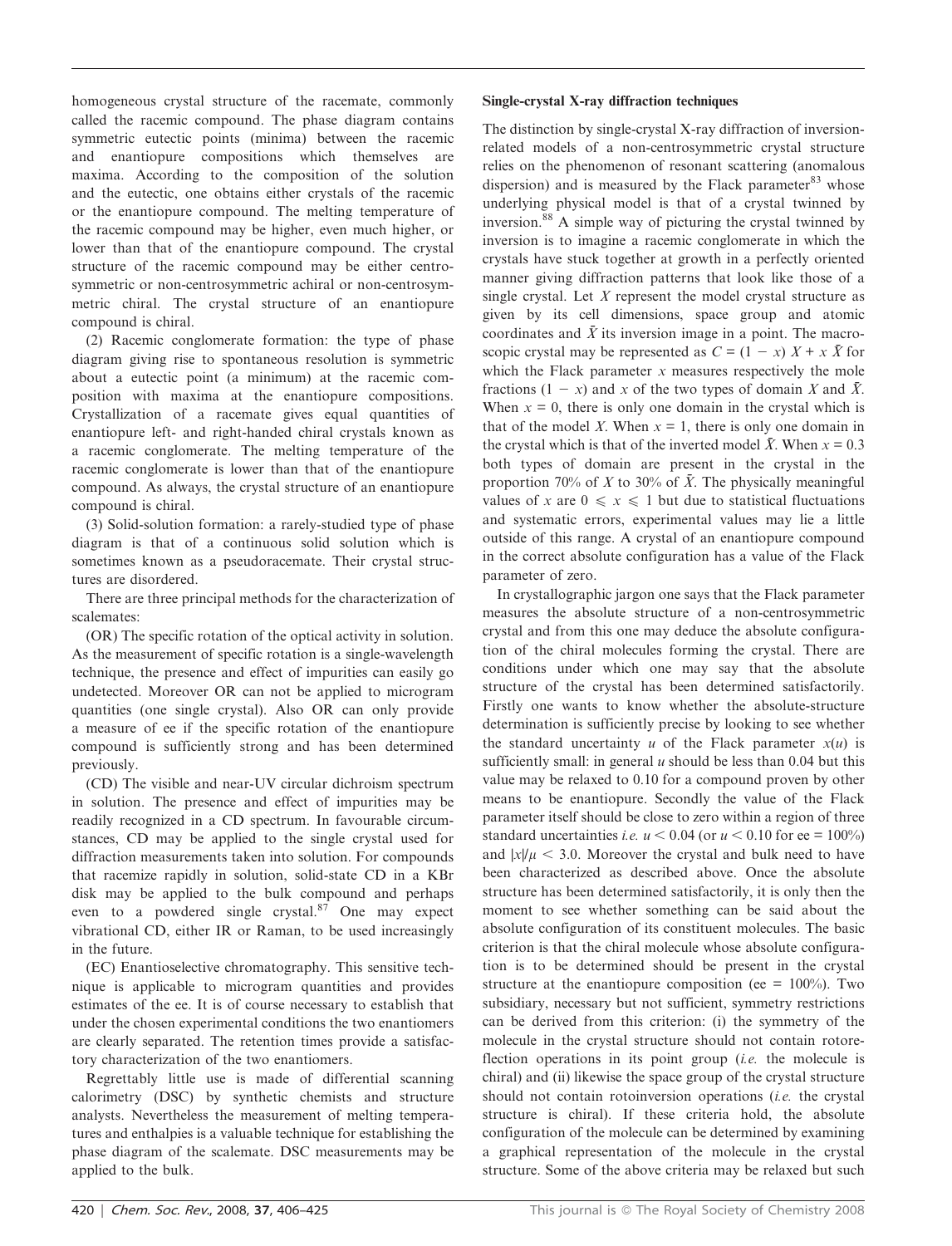studies need exceedingly careful, individual and expert evaluation.<sup>84</sup> A common alternative technique for absoluteconfiguration determination, not requiring resonant scattering, makes use of an enantiopure group, substituent or molecule of known absolute configuration.

One should bear in mind that a structure analysis may be erroneous. An error with which one should be familiar is the one in which the symmetry of a crystal structure has been incorrectly assigned to a non-centrosymmetric space group whereas the crystal structure itself is really centrosymmetric. In an erroneous non-centrosymmetric description of a crystal structure, the conditions for absolute-configuration determination may apparently be achieved which do not apply in the true centrosymmetric description.<sup>85</sup> Equally relevant to the study of scalemates are those cases of analysis in which an achiral crystal structure of a racemate (often disordered) with a space group containing rotoinversion operations has erroneously been assigned to a crystal which has in fact a chiral crystal structure of an enantiopure compound with a space group containing only rotation operations.<sup>89</sup> This latter case may arise when a bulk racemate crystallizes by spontaneous resolution and the structure analyst force-feeds the structure solution with a racemate.

Polar-dispersion errors<sup>90</sup> and partial-polar ambiguities<sup>91</sup> are of particular concern in crystal-structure studies of metallacycles. Under certain conditions of intensity measurement, data reduction and refinement strategy, biased (wrong) atomic coordinates along certain specific directions may occur. Such polar-dispersion errors are in general avoided by full refinement of the Flack parameter. In a crystal-structure solution suffering from a partial-polar ambiguity some of the atoms are correctly located but the others are images of the real atoms inverted in a point. One may be able to recognize these two types of error by a study of interatomic distances and angles.

# Analysis of published crystal-structure determinations of planarchiral metallacycles

The determination of absolute structure and absolute configuration are on the finer side of the study of crystal structures. To ensure that appropriate measurements have been undertaken and that these properties have been correctly estimated, one first needs to evaluate the more ordinary aspects of data measurement and structure determination. Furthermore the crystal structure determination needs to be reported in sufficient detail to have any scientific worth. So in our study we have taken a very broad view of the evaluation of the crystal structures of metallacycles and did not restrict our analysis only to chiral crystal structures but also harvested data on achiral (non-centrosymmetric and centrosymmetric) ones. Of course from the latter it is not possible to determine absolute configuration but chirality-related problems nevertheless appear.

All publications cited in the first part of this review were examined to see if they reported crystal-structure determinations of metallacycles not previously published. Crystallographic and chemical data for those 135 compounds published after 1985 were extracted from the primary publications and their supplementary material, from data in CIF format deposited with the CCDC or the ICSD, and by search in the CSD with Conquest. Authors were contacted only very rarely. A detailed table of the harvested data with full explanatory material is provided in the ESI.<sup>†</sup> On the chemical side we sought information on the characterization of the compound and crystal by the physico-chemical techniques mentioned above. For the crystallographic measurements we evaluated intensity-measurement region, data treatment, least-squares refinement, the final structure solution and its reporting. A major element in the latter evaluation is the checkCIF/ PLATON service provided free-of-charge by the International Union of Crystallography.<sup>92</sup> In the following we discuss the general trends that were observed for these crystal-structure and absolute-configuration determinations giving an outline of the principal observations and shortcomings. Remarks particular to racemates are treated in a separate section. Individual structures are not discussed.

# Principal observations

Publications in which crystal structures were well described tended to be accompanied by insufficient chemical and physico-chemical information. Conversely those papers in which the synthesis and physico-chemical characterization of the compound were well reported tended to be much weaker on the structure analysis. The worst cases of the latter are those that contain only an ORTEP plot of the crystal structure and claims of an absolute-configuration determination but next to no crystallographic data e.g. no cell dimensions, no atomic coordinates and no value of the Flack parameter.

The main method of physico-chemical characterization of the metallacycles was measurement of the specific rotation on the bulk product which was presented in 63% of studies. It was very encouraging to see that in a reasonable number of cases (30%) both enantiomers had been synthesized and had their specific rotation measured for comparative purposes. In 70% of these 30%, the crystal structures of both enantiomers had been determined. CD spectra of the bulk in solution were presented for 12% of the compounds and 1.5% reported that the single crystal used for the diffraction measurements had been taken into solution for CD measurement. There were no reports of a CD spectrum having been made on a powder in the solid state. Measurements of enantioselective chromatography on the bulk were presented in 4.4% of cases but there were no reports of the single crystal used for the diffraction study having been analysed. No DSC measurements were reported. Properly quantified values of ee (enantiomeric excess) with a standard uncertainty were never presented.

Despite the risk of mixtures of diastereoisomers being present in many of the bulk products, there were no reports of the simple expedient of comparing the X-ray powder diffraction pattern of the bulk product with that simulated from the results of a single-crystal study. Clearly although this technique is of no help for detecting racemic conglomerates, it is very helpful for other mixtures.

It is possible from calculations based only on the chemical composition of the compound<sup>85,93</sup> to make an *a priori* estimate of the capacity of single-crystal X-ray diffraction measurements to distinguish between inversion-related models and to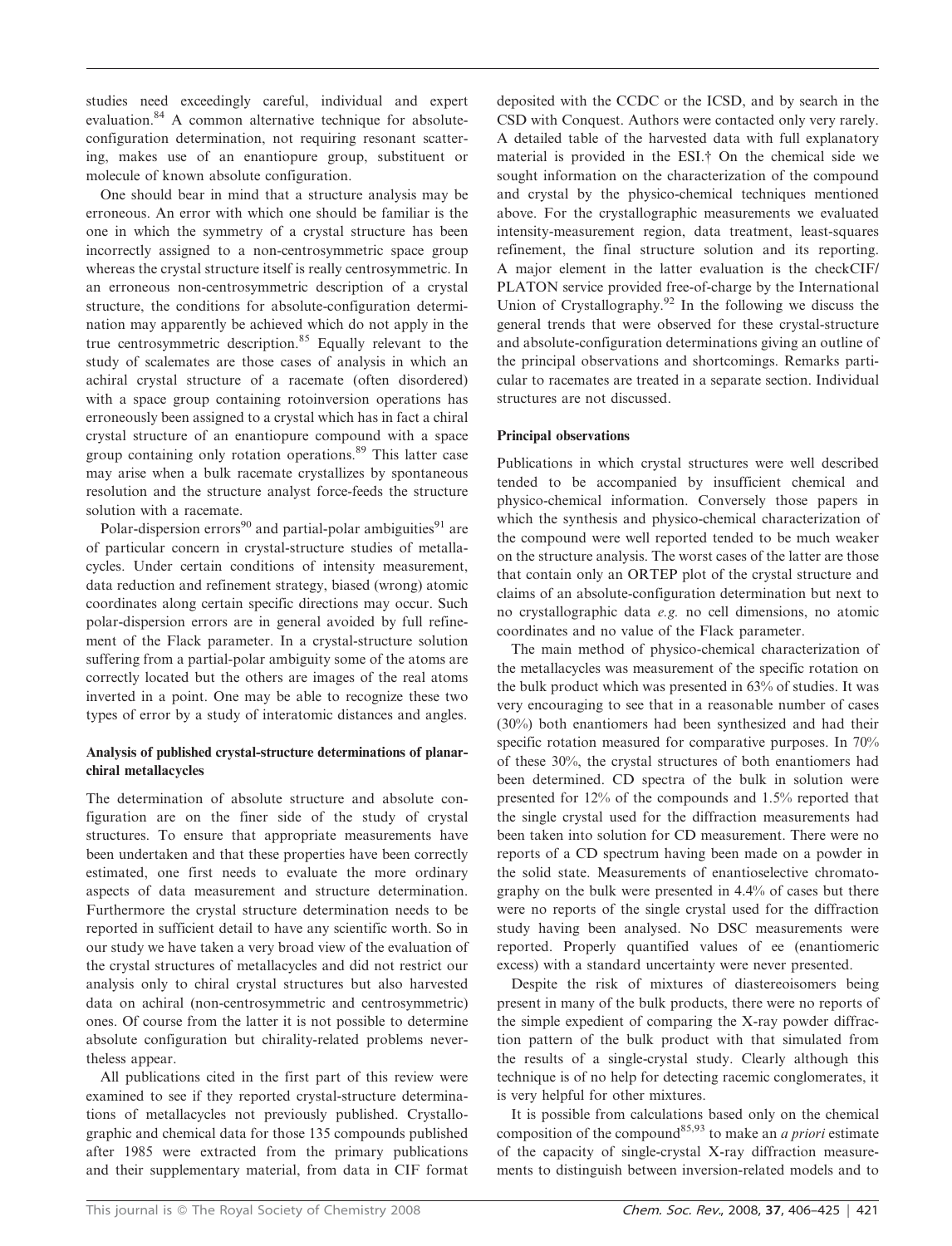give an a priori estimate of the experimental value of the standard uncertainty of the Flack parameter. Thus calculation of  $\chi$ .10<sup>4</sup> (Friedif)<sup>93</sup> established that the resonant-scattering contribution to the diffraction from all these structures was sufficient for absolute-structure and absolute-configuration determination. This is hardly surprising for a set of metallacycles. For the non-centrosymmetric crystal-structure determinations  $58\%$  had an adequate ( $>50\%$ ) Friedel coverage and 84% reported a Flack parameter with its associated standard uncertainty. We can not stress sufficiently<sup>85</sup> that for new non-centrosymmetric crystal structures of metallacycles it is essential to measure all pairs of Friedel opposites (*i.e.* reflections  $h k l$  and  $\bar{h} \bar{k} \bar{l}$ ) and to use them separately in the least-squares refinement to obtain a meaningful value of the Flack parameter and its associated standard uncertainty.

No examples of a polar dispersion error or a partial polar ambiguity were recognized in the metallacycle structures studied here.

From an analysis of the atomic coordinates and cell parameters, checkCIF/PLATON may provide an alert that a space group of too low symmetry has been chosen. The most common situation is that it may be possible to add a centre of symmetry to the chosen space group. This proposition should be rejected if there is strong evidence to show that the compound is enantiopure in the crystalline state. With the metallacycle structures, there were eight cases where a higher symmetry was suggested of which six involved the addition of a centre of symmetry. Of these six cases: (a) for four of them the authors had commented and explained the nature of the pseudo-symmetry in the publication, (b) for the fifth the chemical evidence made it clear that the compound was enantiopure and (c) for the sixth one there was no mention of the pseudo-symmetry in the publication but, on our prompting, the authors have confirmed that the structure is indeed centrosymmetric by undertaking the appropriate least-squares refinement on the original intensity data.

# Principal shortcomings

Regrettably 26% of the crystal-structure determinations suffer from an incompatibility between the chemical and the crystallographic evidence. Our careful study of these structures shows that they all display the same characteristics and consequently the incompatibility has the same cause. In general, the chemical evidence was adequate to convince us that the bulk products had a composition close to enantiopurity. The crystal structures were determined as being chiral but with values of the Flack parameter close to 0.5, with a low standard uncertainty, indicative of a crystal twinned by inversion with an overall composition near to that of the racemate in contradiction to the chemical evidence. All these structures were measured using the same model of diffractometer and the same software. Our attention was drawn to the use of software implementing an empirical absorption correction which was not used in any of the other structure determinations. We hypothesize that for the incompatible crystal-structure determinations that either the data-reduction software averaged Friedel opposites or that the particular empirical absorption correction procedure tends to eliminate intensity differences between Friedel opposites. These structure determinations run the risk of suffering from a polar-dispersion error. It is standard practice in our laboratory to calibrate every diffractometer after a hardware or software modification with a well-defined reference material of a chiral crystal structure and containing a sufficient amount of resonant scattering. We use enantiopure potassium hydrogen  $(2R,3R)$ -tartrate [ $\chi$ .10<sup>4</sup> (Friedif) MoK $\alpha$  = 174]. With such a test material, structure solution must give a Flack parameter very close to zero for the  $(2R,3R)$  configuration of the acid tartrate anion. A further calibration<sup>94</sup> with an untwinned sample of an achiral non-centrosymmetric crystal would be useful to detect other types of software errors but we have as yet been unable to identify a suitable test material. In particular software initially written for the treatment of biological materials but subsequently adapted to more general cases should be treated with the greatest suspicion.<sup>94</sup>

There were frequent disparities amongst the various sources of information on a crystal structure (journal publication, its supplementary material, the deposited CIF, checkCIF/ PLATON and the CSD) concerning Z (the number of molecules in the unit cell) and  $Z'$  (the number of molecules in the asymmetric unit). Our analysis led us to regard the CSD as providing the most reliable and consistent source of such information. The underlying problem is that of deciding what exactly is (are) the molecule(s) that is (are) being counted. Seemingly molecular symmetry, molecular association or dimerization, partial occupancy of solvent molecules in the crystal structure, etc. all combine to lead to different interpretations of  $Z$  and  $Z'$ . Standardization of definitions and usage is required. Furthermore we noticed several cases in the metallacycle publications and data of incompatibility between the various CIP chirality indicators<sup>1,13</sup> used for a molecule and the absolute configuration of the crystal-structure determination, the chemical schema, diagrams and crystal-structure drawings.

Study of individual crystal-structure determinations and evaluation studies such as the present one, rely on the crystal data being available in a suitable form. At present only a CIF can fulfil these requirements. However the mere existence of a CIF does not ensure the communication of the relevant values. A good proportion of the available CIFs of the metallacycles produced a considerable number of alerts on running checkCIF/PLATON. Minor modifications to the data treatment, analysis and reporting could have been undertaken by the structure analyst to reduce the number of alerts and to explain the remaining major alerts. In order to improve the current situation the importance of producing a detailed and accurate CIF file, for the benefit of all, must be emphasised at all levels and journals must be encouraged to ensure that referees analyse the CIF files presented in detail. The occurrence of incompatibilities between the CIF and textual, tabular and diagrammatic information in the main body of a publication could suggest that the latter are not being generated automatically from the CIF itself but produced by other means with many possibilities for transcription errors. Files such as the CIF need to be understood and used as the primary source of data from which all other compilations are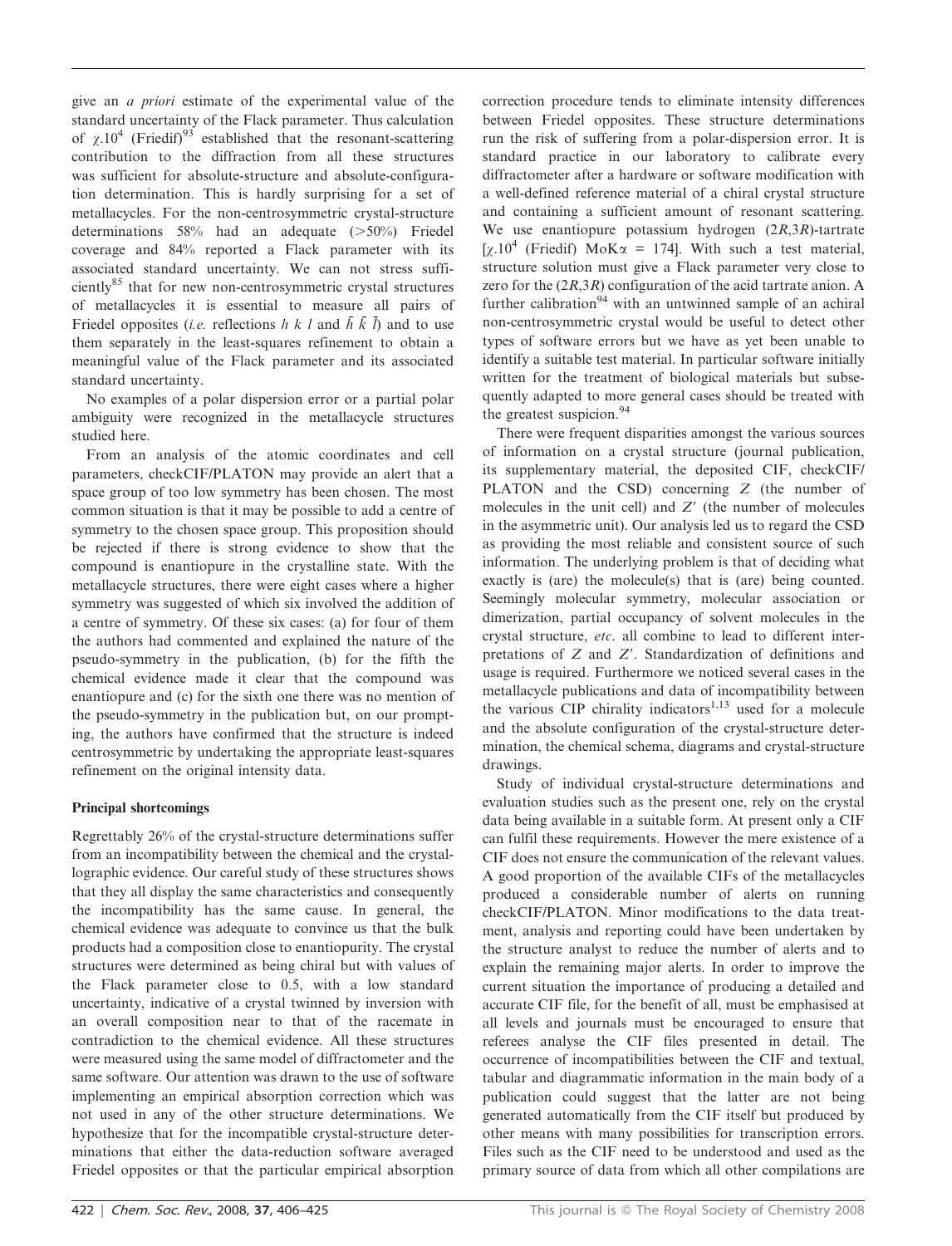treated as secondary presentations. The real electronification of chemical journals has still a long way to go.

Another obstacle to the evaluation of published crystal structures is the lack of the availability of X-ray diffraction intensity data in a computer-readable format. Unfortunately, at present, few journals require this information as part of the publication procedure but as the scope of electronic submissions increases, and computer storage becomes cheaper and more accessible, it is hoped that this situation may change. In two cases described in this review we had to contact the authors directly.

CIF is the only widely-used way of transferring crystallographic data. At the structural level it deals with asymmetric units of atoms, atom-types, atomic positions and interatomic distances and angles. It neither directly provides a way of transmitting molecular information such as molecular symmetry, chemical numbering, bond types, graphical representation of atoms and bonds, chirality, charge, mapping to atoms present in a crystal structure nor of making a relation between a CIF and some other file containing the chemical molecular information. Indeed there does not appear to be any publicdomain molecular file structure in common usage in the chemical-publication industry. Consequently molecular software operating from a CIF give variable and contradictory interpretations and representations. The CIP indicators are particularly sensitive to this lack of molecular information.

# Racemates

There are several problems with racemates and we have already touched upon one of them in the section above on single-crystal X-ray diffraction. On the chemical side, for none of the bulk compounds nor for any individual single crystals of metallacycles coming from a synthesis which was expected a priori to be non-enantiospecific, were measurements of specific rotation, CD or enantioselective chromatography undertaken. Put briefly, there was no chemical confirmation that either the bulk or the single crystal was a racemate. In fact 'racemates' need the same attention to be paid to their characterization as any scalemate or enantiopure compound to avoid crystal structures being described wrongly with a spacegroup symmetry which is too high. At present checkCIF/ PLATON does not attempt to identify such cases. In principle<sup>95</sup> study of the intensity statistics of weak reflections should allow non-centrosymmetric–centrosymmetric ambiguities to be resolved. However until a systematic study of real cases relating physico-chemical to X-ray diffraction evidence is made available, these intensity statistics should not be relied upon in practice. It is the physico-chemical characterization of the sample which is essential. In the metallacycle structures we noticed one structure solution presented as a disordered racemate in a centrosymmetric space group lacking any evidence of the enantiomeric composition of the bulk or single crystal. Upon our prompting, the authors observed that although the intensity statistics of the weak reflections gave a moderate indication that the structure might be non-centrosymmetric, no non-centrosymmetric refinement seemed to them or to us more convincing than the published centrosymmetric one.

Incorrectly naming compounds can hinder use of databases<sup>96</sup> and racemates seem to be particularly prone to misnaming. Frequently the IUPAC recommendations on stereochemistry<sup>11</sup> are not followed. Often authors give no indication in the compound name that it is a racemate and it is policy at the CCDC to carry the compound name given by the author into the CSD. It seems not to be generally realized that conformance to the IUPAC recommendations<sup>11</sup> has repercussions on the choice of which molecules to select as the asymmetric unit of the crystal structure to ensure compatibility. The ones to be chosen are the ones named by the recommendations.

# Concluding remarks

This review has presented an evaluated compendium of synthetic methods and routes developed since the early 1970's. The level of development and effort given over to each of these routes is unequal. The extensive amount of work on route I and particularly that of route Id shows that the initial overriding objective was to establish a quick and efficient means to synthesize scalemic species to be used mostly as catalysts in metal-promoted reactions and in a few cases as stoichiometric chiral resolving agents.<sup>97</sup> It is therefore quite surprising that only a handful of studies dating mostly from the 1970's have looked at the enantioselective metallation of racemic planar-prochiral ligands as defined by route Ia. From this standpoint, the recent work by Richards et al. is a remarkable event<sup>28</sup> which might trigger some renewed interest in this important reaction. More generally, if routes Id, II and IV offer a convenient and practical means to synthesize scalemic complexes, knowledge of the underlying stereochemical and mechanistic aspects is still lacking in most cases. Molecular-engineering approaches, such as the one used in the synthesis and application of molecular gears,  $55,56$  hold out promise. It has also to be noted that few reports have been devoted to ortho-metallation by metal complexes of geometries different than SP-4. This is a challenging topic which should certainly deserve attention in the future, as planar-chiral octahedral OC-6 and pseudo-tetrahedral T-4 planar-chiral metallacycles may readily find applications in chemistry and at its boundaries with other disciplines. Characterization of scalemic complexes can nowadays call on a large variety of very powerful analytical techniques but these are still not systematically used by experimentalists to assess enantiomeric excess. By itself structure determination by X-ray diffraction is insufficient to determine the enantiomeric purity of a given batch of scalemate with consequences in absolute-configuration determination. Our critical study of the synthetic and analytical aspects of the synthesis of scalemic SPCMCs has convinced us that chemists and crystallographers have much to gain by raising the standard of structure determination.

# Acknowledgements

We wish to thank Professors A. L. Spek, D. A. Clemente and E. Zangrando for having undertaken least-squares refinements on their diffraction data as described in the text. We appreciated the excellent service provided by the Cambridge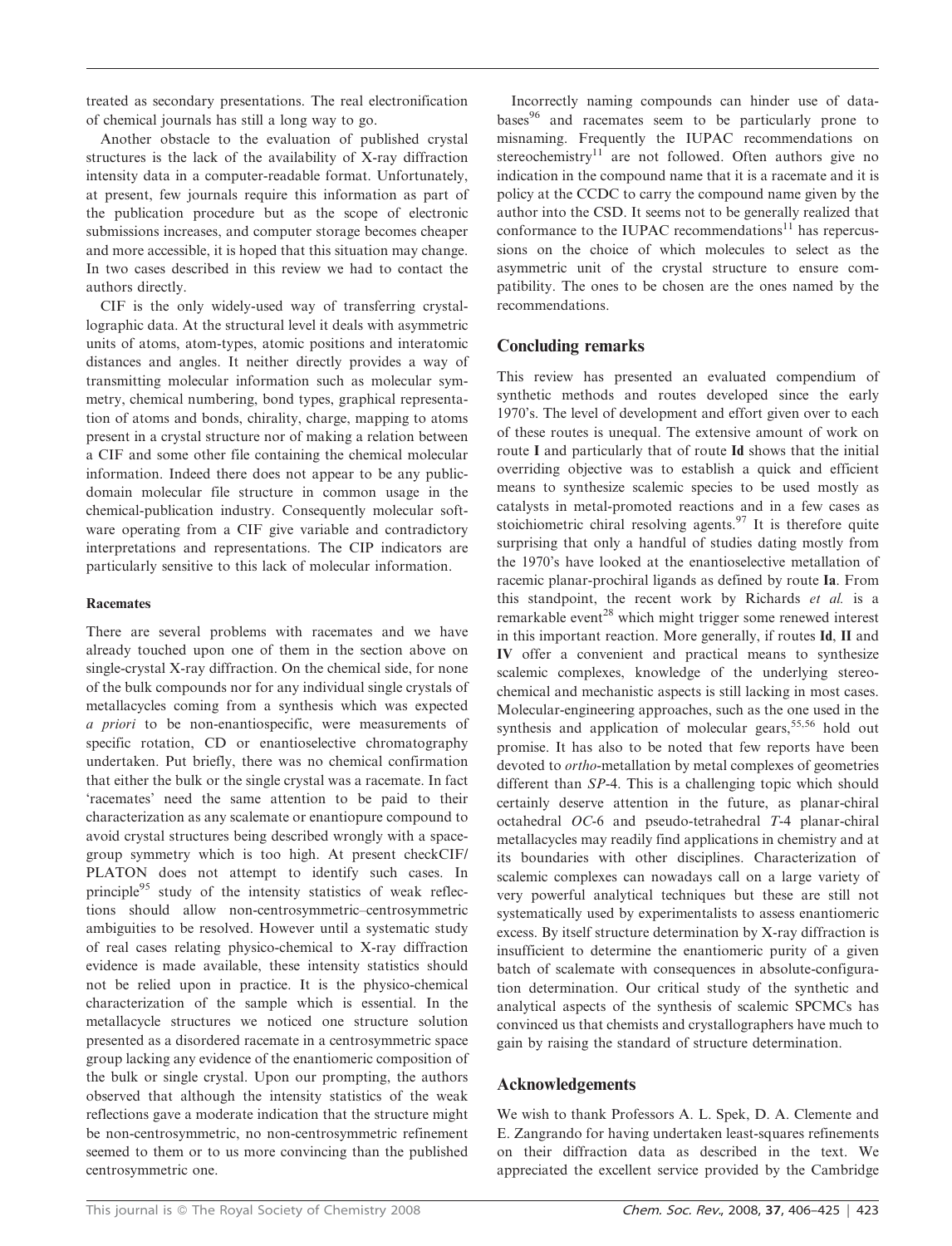Crystallographic Data Centre in making available supplementary material from their CIF archive. The International Union of Crystallography is thanked for the use of its powerful online checkCIF/PLATON service. We also wish to thank Drs M. Pfeffer, L. Ricard and J. Crassous for the helpful discussions we had with them whilst preparing this manuscript.

### References

- 1 R. S. Cahn, C. Ingold and V. Prelog, Angew. Chem., Int. Ed. Engl., 1966, 5, 385–415; E. L. Eliel and S. H. Wilen, Stereochemistry of Organic Compounds, John Wiley & Sons, New York, 1994.
- 2 A. D. Ryabov, I. K. Sakodynskaya and A. K. Yatsimirtsky, J. Chem. Soc., Dalton Trans., 1985, 2629–2638; V. V. Dunina, O. A. Zalevskaya and V. M. Potapov, Russ. Chem. Rev., 1988, 57, 250–269; A. D. Ryabov, Chem. Rev., 1990, 90, 403–424; A. J. Canty and G. van Koten, Acc. Chem. Res., 1995, 28, 406–413; M. Gomez, J. Granell and M. Martinez, Organometallics, 1997, 16, 2539–2546; S. A. Kurzeev, G. M. Kazankov and A. D. Ryabov, Inorg. Chim. Acta, 2002, 340, 192–196; M. E. van der Boom and D. Milstein, Chem. Rev., 2003, 103, 1759–1792; D. L. Davies, S. M. A. Donald, O. Al-Duaij, S. A. Macgregor and M. Pölleth, J. Am. Chem. Soc., 2006, 128, 4210–4211.
- 3 M. Pfeffer, Recl. Trav. Chim. Pays-Bas, 1990, 109, 567–576; J. Dupont, M. Pfeffer and J. Spencer, Eur. J. Inorg. Chem., 2001, 1917–1927.
- 4 J.-B. Sortais, V. Ritleng, A. Voelklin, A. Holuigue, H. Smail, L. Barloy, C. Sirlin, G. K. M. Verzijl, J. A. F. Boogers, A. H. M. de Vries, J. G. de Vries and M. Pfeffer, Org. Lett., 2005, 7, 1247–1250; J.-B. Sortais, L. Barloy, C. Sirlin, A. H. M. de Vries, J. G. de Vries and M. Pfeffer, Pure Appl. Chem., 2006, 78, 457–462; M. Albrecht, B. M. Kocks, A. L. Spek and G. van Koten, J. Organomet. Chem., 2001, 624, 271-286; P. Dani, T. Karlen, R. A. Gossage, S. Gladiali and G. van Koten, Angew. Chem., Int. Ed., 2000, 39, 743–745; D. Amoroso, A. Jabri, P. A. Yap, D. G. Gusev, E. N. dos Santos and D. E. Fogg, Organometallics, 2004, 23, 4047–4054; W. Baratta, P. da Ros, A. del Zotto, A. Sechi, E. Zangrando and P. Rigo, Angew. Chem., Int. Ed., 2004, 43, 3584–3588.
- 5 J. I. Goldsmith, W. R. Hudson, M. S. Lowry, T. H. Anderson and S. Bernhard, J. Am. Chem. Soc., 2005, 127, 7502–7510; S. C. Lo, C. P. Shipley, R. N. Bera, R. E. Harding, A. R. Cowley, P. L. Burn and I. D. W. Samuel, Chem. Mater., 2006, 18, 5119–5129; T. Sajoto, P. I. Djurovitch, A. Tamayo, M. Yousufuddin, R. Bau, M. E. Thompson, R. J. Holmes and S. R. Forrest, Inorg. Chem., 2005, 44, 7992–8003; C. Schaffner-Hamann, A. von Zelewsky, A. Barbieri, F. Barrigelleti, G. Muller, J. P. Riehl and A. Neels, J. Am. Chem. Soc., 2004, 126, 9339–9348.
- 6 M. D. Meijer, A. W. Kleij, B. S. Williams, D. Ellis, M. Lutz, A. L. Spek, G. P. M. van Klink and G. van Koten, Organometallics, 2002, 21, 264–271.
- 7 C. Gaiddon, P. Jeannequin, P. Bishoff, M. Pfeffer, C. Sirlin and J. P. Loeffler, J. Pharmacol. Exp. Ther., 2005, 315, 1403–1411.
- 8 C. Bolm and K. Muniz, Chem. Soc. Rev., 1999, 28, 51–59; R. G. Arrayas, J. Adrio and J. C. Carreterro, Angew. Chem., Int. Ed., 2006, 45, 7674–7715 and references mentioned therein.
- 9 O. Delacroix and J. A. Gladysz, Chem. Commun., 2003, 665–675.
- 10 V. I. Sokolov, J. Organomet. Chem., 1995, 5000, 299–306 and vide infra ref. 19.
- 11 For IUPAC's basic terminology of stereochemistry see: G. P. Moss, Pure Appl. Chem., 1996, 68, 2193-2222.
- 12 T. E. Sloan, Top. Stereochem., 1981, 12, 1–36.
- 13 Chirality descriptors for planar-chiral molecules are defined by ad hoc sequence rules adapted to the nature of the molecule. Two types of chirality descriptors for metallocenic planar chirality can be found in the literature. The first one is based on Schlögl's first nomenclature which was proposed in 1964 in two consecutive reports, before the decisive enhancement (see ref. 1) of the so-called Cahn, Ingold and Prelog system in 1966: K. Schlögl and M. Fried, Monatsh. Chem., 1964, 95, 558-575; K. Schlögl, M. Fried and H. Falk, Monatsh. Chem., 1964, 95, 576–597. In Schlögl's first nomenclature, chirality descriptors are assigned depending upon either the clockwise  $(R)$  or anti-clockwise  $(S)$  succession of ring

substituents by order of decreasing priority with the shortest clockwise arc, as the molecule is observed from its principal axis perpendicular to the plane of the aromatic ligand with the  $\pi$ -bonded metal sitting underneath the plane. Arguments in favor of this first nomenclature were latter put forward by Ugi et al.: D. Marquarding, H. Klusacek, G. Gokel, P. Hoffmann and I. Ugi, J. Am. Chem. Soc., 1970, 92, 5389–5393 and references therein. The second nomenclature proposed in 1967, again by Schlögl, is an extension of the Cahn–Ingold–Prelog (abbr. CIP) system, which was intended to replace the first nomenclature: "We shall therefore in the future make use of the nomenclature proposed by Cahn, Ingold and Prelog..." In this system the metallocene's ring-carbon that bears the substitutent of highest priority is considered as a virtual sp<sup>3</sup> hybridized carbon: the "planar-chirality" descriptor is obtained by applying the CIP sequence rule considering the  $\pi$ -bonded metal as being a substituent of this virtually tetrahedral carbon. Throughout the present article this extended CIP system, viz. Schlögl's second nomenclature, is used to assign either the  $pS$  or the  $pR$  stereochemical descriptor to planar-chiral molecules, where the prefix ''p'' refers to the planar-chiral character of the species. Readers are referred to the following reference for more details: K. Schlögl, Top. Stereochem., 1967, 1, 39-91.

- 14 E. Fogassy, M. Nogradi, D. Kozma, G. Egri, E. Palovics and V. Kiss, Org. Biomol. Chem., 2006, 4, 3011–3030.
- 15 R. S. Paley, Chem. Rev., 2002, 102, 1493–1523.
- 16 IUPAC Nomenclature of Inorganic Chemistry, Recommendations, 1990, ed. G. J. Leigh, Blackwell Scientific, Oxford, 1991.
- 17 C. Ganter, Chem. Soc. Rev., 2003, 32, 130–138.
- 18 V. I. Sokolov and L. L. Troitskaya, Chimia, 1978, 32, 122–123.
- 19 V. I. Sokolov, L. L. Troistkaya and O. A. Reutov, J. Organomet. Chem., 1979, 182, 537–546.
- 20 D. L. Davies, S. M. A. Donald and S. A. Macgregor, J. Am. Chem. Soc., 2005, 127, 13754-13755.
- 21 V. I. Sokolov, Pure Appl. Chem., 1983, 55, 1837–1844; V. I. Sokolov, N. S. Krushcheva, L. L. Troitskaya and O. A. Reutov, Dokl. Akad. Nauk SSSR, 1984, 274, 342–347.
- 22 L. L. Troitskaya and V. I. Sokolov, J. Organomet. Chem., 1985, 285, 389–393.
- 23 L. L. Troitskaya, L. A. Bulygina and V. I. Sokolov, Izv. Akad. Nauk SSSR, Ser. Khim., 1993, 1799–1802.
- 24 B. Malésieux, M. Gruselle, L. Troitskaya and V. Sokolov, Tetrahedron: Asymmetry, 1998, 9, 259–269.
- 25 A. Ryabov, Y. N. Firsova, V. N. Goral, E. S. Ryabova, A. N. Shevelkova, L. L. Troitskaya, T. V. Demeschik and V. I. Sokolov, Chem.–Eur. J., 1998, 4, 806–813.
- 26 I. A. Mamedyarova, M. N. Nefedova and V. I. Sokolov, J. Organomet. Chem., 1996, 524, 181–186.
- 27 A. D. Ryabov, I. M. Panyashkina, V. A. Polyakov, J. A. K. Howard, L. G. Kuz'mina, M. S. Datt and C. Sacht, Organometallics, 1998, 17, 3615–3618.
- 28 F. X. Roca, M. Motevalli and C. J. Richards, J. Am. Chem. Soc., 2005, 127, 2388–2389.
- 29 A. D. Ryabov and A. K. Yatsimirsky, Inorg. Chem., 1984, 23, 789–790.
- 30 V. I. Sokolov, L. L. Troitskaya and N. S. Khrushchova, J. Organomet. Chem., 1983, 250, 439–446.
- 31 F. Cohen and L. E. Overman, Tetrahedron: Asymmetry, 1998, 9, 3213–3222.
- 32 J. P. Djukic, C. Michon, A. Maisse-François, R. Allagapen, M. Pfeffer, K. H. Doetz, A. de Cian and J. Fischer, Chem.–Eur. J., 2000, 6, 1064–1077.
- 33 J. A. S. Howell, P. C. Yates, N. Fey, P. McArdle, D. Cunningham, S. Parsons and D. W. H. Rankin, Organometallics, 2002, 21, 5272–5286.
- 34 V. I. Sokolov, L. L. Troitskaya and O. A. Reutov, J. Organomet. Chem., 1977, 133, C28–C30; L. L. Troitskaya, V. I. Sokolov and O. A. Reutov, Dokl. Akad. Nauk SSSR, 1977, 236, 371–374.
- 35 T. K. Hollis and L. E. Overman, Tetrahedron Lett., 1997, 38, 8837–8840.
- 36 C. Lopez, R. Bosque, X. Solans and M. Font-Bardia, Tetrahedron: Asymmetry, 1996, 7, 2527–2530.
- 37 V. I. Sokolov, L. L. Troitskaya and T. I. Rozhkova, Gazz. Chim. Ital., 1987, 117, 525–527.
- 38 V. I. Sokolov, L. L. Troitskaya and O. A. Reutov, Dokl. Akad. Nauk SSSR, 1977, 237, 1376–1379.